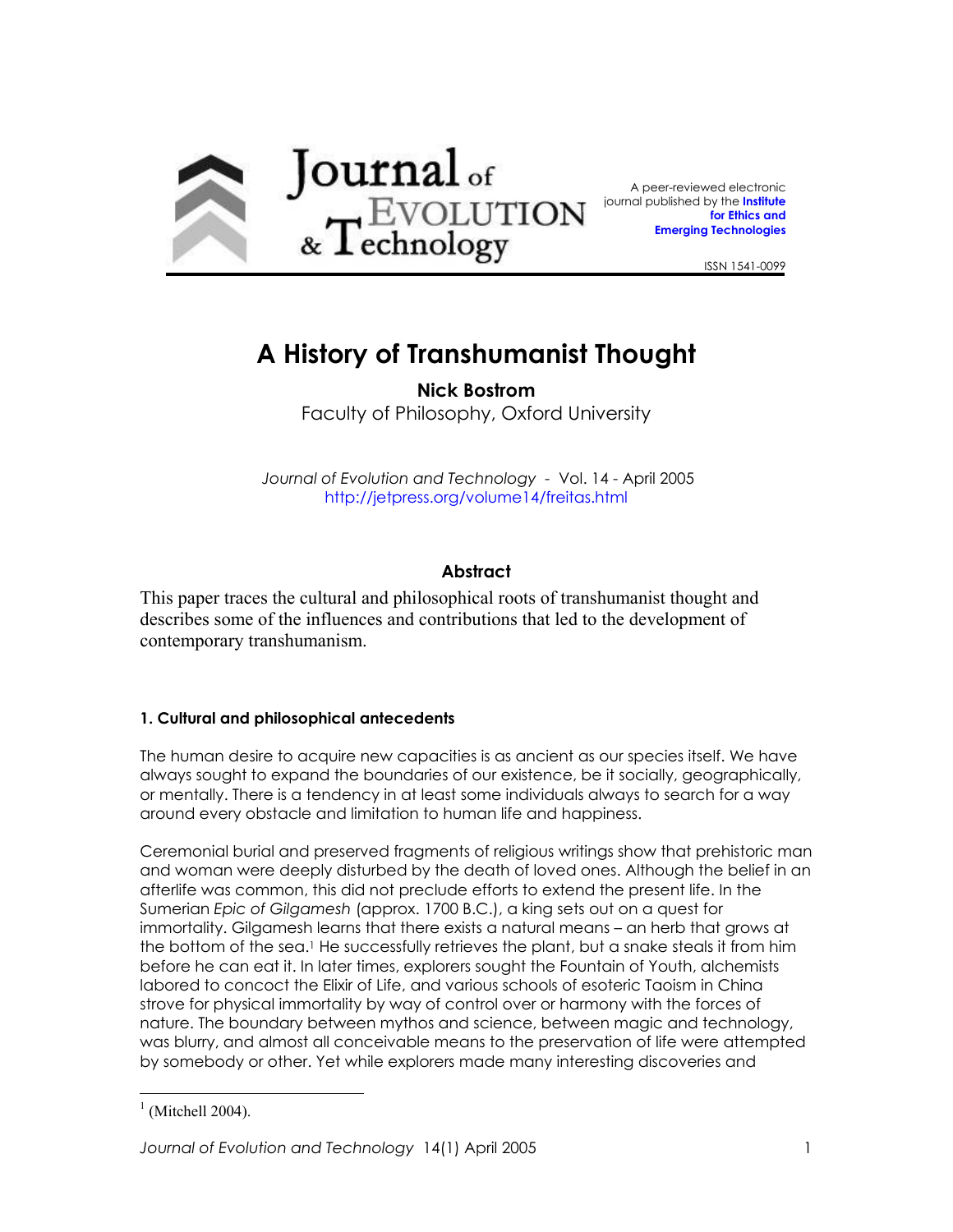alchemists invented some useful things, such as new dyes and improvements in metallurgy, the goal of life-extension proved elusive.

The quest to transcend our natural confines, however, has long been viewed with ambivalence. On the one hand there is fascination. On the other there is the concept of *hubris*: that some ambitions are off-limits and will backfire if pursued. The ancient Greeks exhibited this ambivalence in their mythology. Prometheus stole the fire from Zeus and gave it to the humans, thereby permanently improving the human condition. Yet for this act he was severely punished by Zeus. In the myth of Daedalus, the gods are repeatedly challenged, quite successfully, by the clever engineer and artist who uses non-magical means to extend human capabilities. In the end, however, disaster ensues when his son Icarus ignores paternal warnings and flies too close to the sun, causing the wax in his wings to melt.

Medieval Christianity had similarly conflicted views about the pursuits of the alchemists, who tried to transmute substances, create homunculi in test tubes, and invent a panacea. Some scholastics, following the anti-experimentalist teachings of Aquinas, believed that alchemy was an ungodly activity. There were allegations that it involved the invocation of daemonic powers. But other theologians, such as Albertus Magnus, defended the practice[.2](#page-1-0)

The otherworldliness and stale scholastic philosophy that dominated Europe during the Middle Ages gave way to a renewed intellectual vigor in the Renaissance. The human being and the natural world again became legitimate objects of study. Renaissance humanism encouraged people to rely on their own observations and their own judgment rather than to defer in every matter to religious authorities. Renaissance humanism also created the ideal of the well-rounded person, one who is highly developed scientifically, morally, culturally, and spiritually. A landmark of the period is Giovanni Pico della Mirandola`s *Oration on the Dignity of Man* (1486), which proclaims that man does not have a readymade form and is responsible for shaping himself:

We have made you a creature neither of heaven nor of earth, neither mortal nor immortal, in order that you may, as the free and proud shaper of your own being, fashion yourself in the form you may prefer. It will be in your power to descend to the lower, brutish forms of life; you will be able, through your own decision, to rise again to the superior orders whose life is divine.[3](#page-1-1)

The Age of Enlightenment is often said to have started with the publication of Francis Bacon's Novum Organum, "the new tool" (1620), which proposes a scientific methodology based on empirical investigation rather than a priori reasoning.[4 B](#page-1-2)acon advocated the project of "effecting all things possible," by which he meant using science to achieve mastery over nature in order to improve the living condition of human beings. The heritage from the Renaissance combines with the influence of Isaac Newton, Thomas Hobbes, John Locke, Immanuel Kant, the Marquis de Condorcet, and others to form the basis for rational humanism, which emphasizes empirical science and critical reason – rather than revelation and religious authority – as ways of learning about the natural world and our place within it, and of providing a grounding for morality. Transhumanism has roots in rational humanism.

<span id="page-1-0"></span> $^{2}$  See e.g. (Newman 2004).

<span id="page-1-1"></span><sup>&</sup>lt;sup>3</sup> (Pico della Mirandola 1956).

<span id="page-1-2"></span> $4$  (Bacon 1620).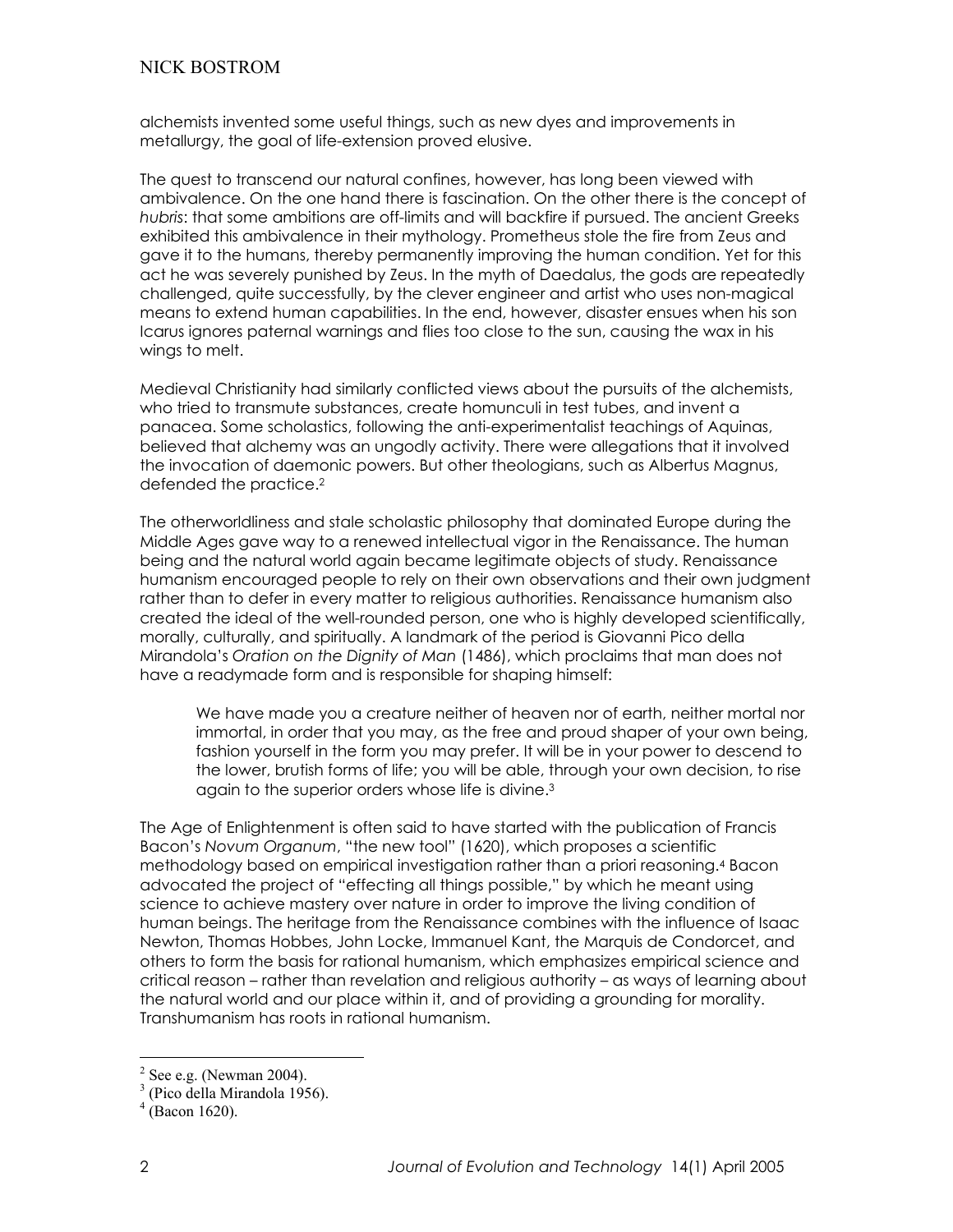In the 18<sup>th</sup> and 19<sup>th</sup> centuries we begin to see glimpses of the idea that even humans themselves can be developed through the appliance of science. Condorcet speculated about extending human life span through medical science:

Would it be absurd now to suppose that the improvement of the human race should be regarded as capable of unlimited progress? That a time will come when death would result only from extraordinary accidents or the more and more gradual wearing out of vitality, and that, finally, the duration of the average interval between birth and wearing out has itself no specific limit whatsoever? No doubt man will not become immortal, but cannot the span constantly increase between the moment he begins to live and the time when naturally, without illness or accident, he finds life a burden?<sup>5</sup>

Benjamin Franklin longed wistfully for suspended animation, foreshadowing the cryonics movement:

I wish it were possible... to invent a method of embalming drowned persons, in such a manner that they might be recalled to life at any period, however distant; for having a very ardent desire to see and observe the state of America a hundred years hence, I should prefer to an ordinary death, being immersed with a few friends in a cask of Madeira, until that time, then to be recalled to life by the solar warmth of my dear country! But... in all probability, we live in a century too little advanced, and too near the infancy of science, to see such an art brought in our time to its perfection.<sup>[6](#page-2-1)</sup>

After the publication of Darwin`s *Origin of Species* (1859), it became increasingly plausible to view the current version of humanity not as the endpoint of evolution but rather as a possibly quite early phase.[7](#page-2-2) The rise of scientific physicalism might also have contributed to the foundations of the idea that technology could be used to improve the human organism. For example, a simple kind of materialist view was boldly proposed in 1750 by the French physician and materialist philosopher, Julien Offray de La Mettrie in L'Homme Machine, where he argued that "man is but an animal, or a collection of springs which wind each other up."<sup>8</sup> If human beings are constituted by matter that obeys the same laws of physics that operate outside us, then it should in principle be possible to learn to manipulate human nature in the same way that we manipulate external objects.

It has been said that the Enlightenment expired as the victim of its own excesses. It gave way to Romanticism, and to latter day reactions against the rule of instrumental reason and the attempt to rationally control nature, such as can be found in some postmodernist writings, the New Age movement, deep environmentalism, and in some parts of the anti-globalization movement. However, the Enlightenment`s legacy, including a belief in the power of human rationality and science, is still an important shaper of modern culture. In his famous 1784 essay "What Is Enlightenment?", Kant summed it up as follows:

<span id="page-2-0"></span> $<sup>5</sup>$  (Condorcet 1979).</sup>  $^{\circ}$  (Condorcet 1979).

<span id="page-2-1"></span><sup>&</sup>lt;sup>6</sup> (Franklin et al. 1956), pp. 27-29.

<span id="page-2-2"></span> $\sqrt{7}$  (Darwin 2003).

<span id="page-2-3"></span> $<sup>8</sup>$  (La Mettrie 1996).</sup>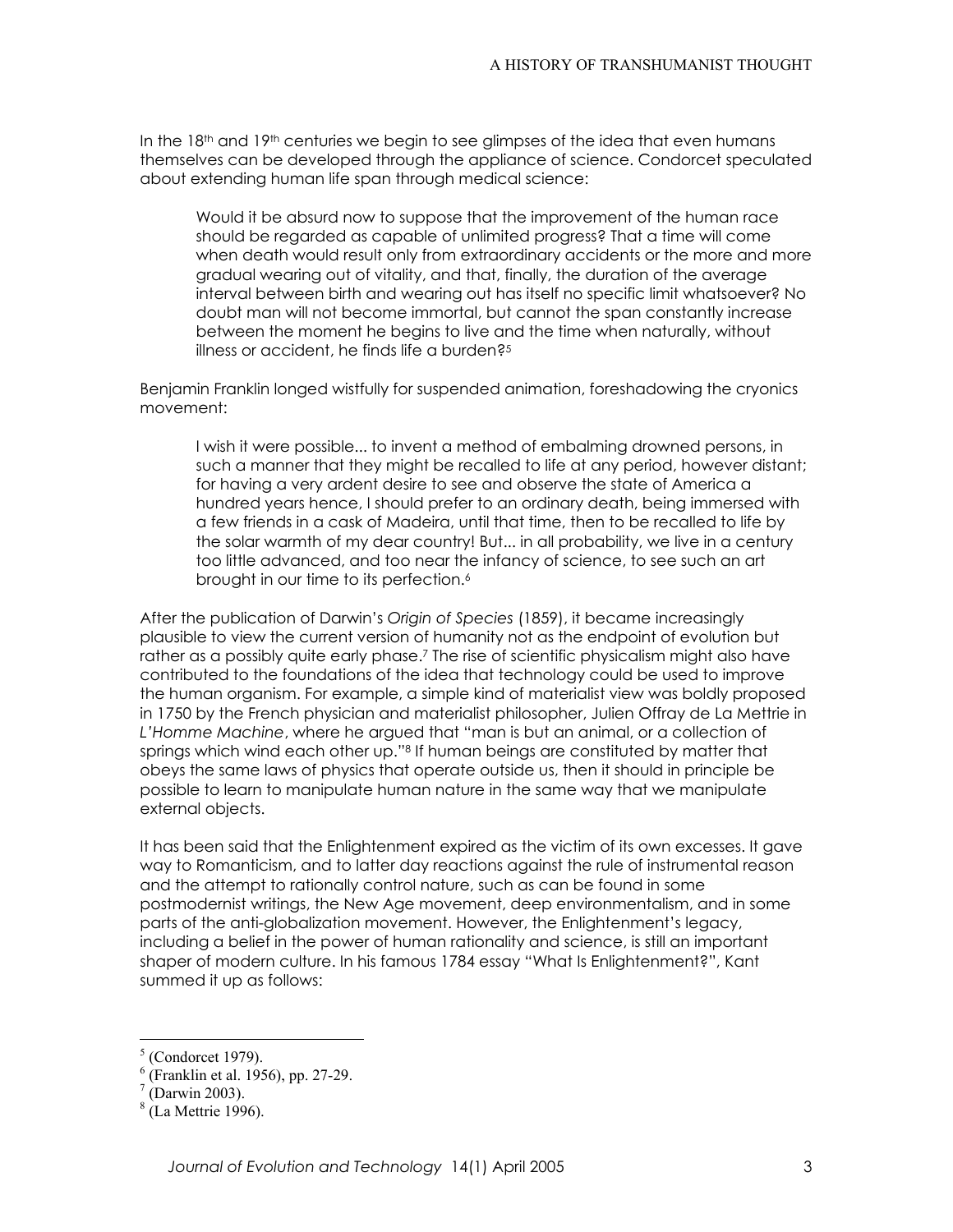Enlightenment is man`s leaving his self-caused immaturity. Immaturity is the incapacity to use one`s own understanding without the guidance of another. Such immaturity is self-caused if its cause is not lack of intelligence, but by lack of determination and courage to use one`s intelligence without being guided by another. The motto of enlightenment is therefore: *Sapere aude!* Have courage to use your own intelligence[!9](#page-3-0)

It might be thought that the German philosopher Friedrich Nietzsche (1844-1900) would have been a major inspiration for transhumanism. Nietzsche is famous for his doctrine of *der Übermensch* ("the overman"):

I teach you the overman. Man is something that shall be overcome. What have you done to overcome him? All beings so far have created something beyond themselves; and do you want to be the ebb of this great flood and even go back to the beasts rather than overcome man?[10](#page-3-1)

What Nietzsche had in mind, however, was not technological transformation but rather a kind of soaring personal growth and cultural refinement in exceptional individuals (who he thought would have to overcome the life-sapping "slave-morality" of Christianity). Despite some surface-level similarities with the Nietzschean vision, transhumanism – with its Enlightenment roots, its emphasis on individual liberties, and its humanistic concern for the welfare of all humans (and other sentient beings) – probably has as much or more in common with Nietzsche`s contemporary J.S. Mill, the English liberal thinker and utilitarian.

#### **2. Speculation, science fiction, and twentieth century totalitarianism**

In 1923, the noted British biochemist J. B. S. Haldane published the essay *Daedalus: Science and the Future*, in which he argued that great benefits would come from controlling our own genetics and from science in general. He projected a future society that would be richer, have abundant clean energy, where genetics would be employed to make people taller, healthier, and smarter, and where the use of ectogenesis (gestating fetuses in artificial wombs) would be commonplace. He also commented on what has in more recent years become known as the "yuck factor":

The chemical or physical inventor is always a Prometheus. There is no great invention, from fire to flying, which has not been hailed as an insult to some god. But if every physical and chemical invention is a blasphemy, every biological invention is a perversion. There is hardly one which, on first being brought to the notice of an observer from any nation which has not previously heard of their existence, would not appear to him as indecent and unnatural.<sup>[11](#page-3-2)</sup>

Haldane`s essay became a bestseller and set off a chain reaction of future-oriented discussions, including *The World, the Flesh and the Devil*, by J. D. Bernal (1929)<sup>12</sup>, which speculated about space colonization and bionic implants as well as mental improvements through advanced social science and psychology; the works of Olaf Stapledon, a philosopher and science fiction author; and the essay "Icarus: the Future of

<span id="page-3-0"></span> $<sup>9</sup>$  (Kant 1986).</sup>

<span id="page-3-1"></span> $^{10}_{10}$  (Nietzsche 1908).<br><sup>11</sup> (Haldane 1924).<br><sup>12</sup> (Bernal 1969).

<span id="page-3-2"></span>

<span id="page-3-3"></span>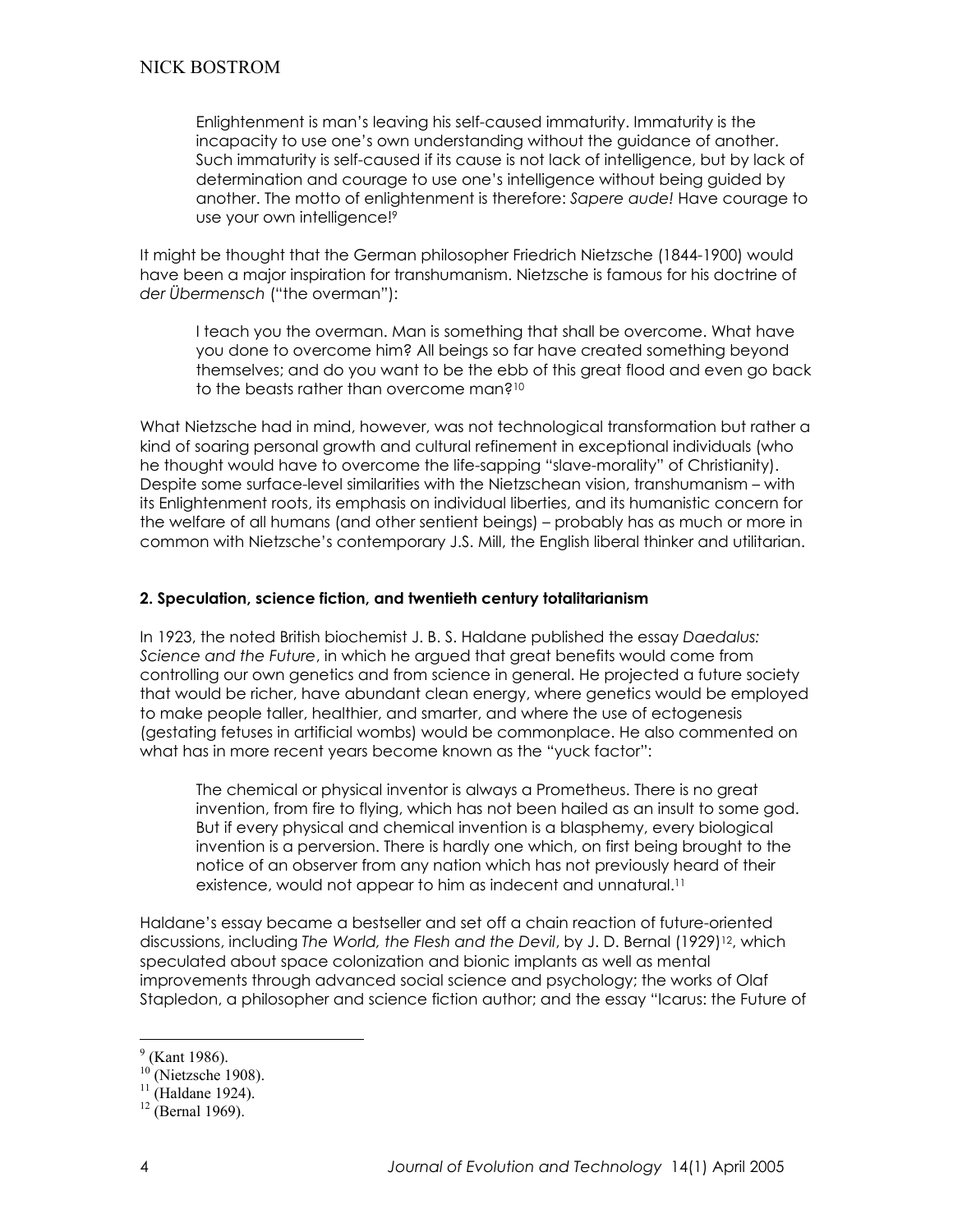Science" (1924) by Bertrand Russell.<sup>13</sup> Russell took a more pessimistic view, arguing that without more kindliness in the world, technological power would mainly serve to increase men`s ability to inflict harm on one another. Science fiction authors such as H. G. Wells and Stapledon got many people thinking about the future evolution of the human race.

Aldous Huxley`s *Brave New World*, published in 1932, has had an enduring impact on debates about human technological transformation<sup>14</sup> matched by few other works of fiction (a possible exception would be Mary Shelley`s *Frankenstein*, 1818[15\)](#page-4-2). Huxley describes a dystopia where psychological conditioning, promiscuous sexuality, biotechnology, and the opiate drug "soma" are used to keep the population placid and contented in a static, totally conformist caste society that is governed by ten world controllers. Children are manufactured in fertility clinics and artificially gestated. The lower castes are chemically stunted or deprived of oxygen during their maturation process to limit their physical and intellectual development. From birth, members of every caste are indoctrinated during their sleep, by recorded voices repeating the slogans of the official "Fordist" religion, and are conditioned to believe that their own caste is the best one to belong to. The society depicted in *Brave New World* is often compared and contrasted with that of another influential 20th century dystopia, George Orwell`s *1984*.[16](#page-4-3) 1984 features a more overt form of oppression, including ubiquitous surveillance by "Big Brother" and brutal police coercion. Huxley's world controllers, by contrast, rely on more ehumane meansf, including bio-engineered predestination, soma, and psychological conditioning to prevent people from *wanting* to think for themselves. Herd-mentality and promiscuity are promoted, while high art, individuality, knowledge of history, and romantic love are discouraged. It should be noted that in neither 1984 nor Brave New World has technology been used to increase human capacities. Rather, society is set up to repress the full development of humanity. Both dystopias curtail scientific and technological exploration for fear of upsetting the social equilibrium. Nevertheless, Brave New World in particular has become an emblem of the dehumanizing potential of the use of technology to promote social conformism and shallow contentment.

In the early decades of the twentieth century, not only racists and right-wing ideologues but also a number of left-leaning social progressives became concerned about the impact of medicine and social safety nets on the quality of the human gene pool. They believed that modern society enabled many "unfit" individuals to survive, individuals who would in earlier ages have perished, and they worried that this would lead to a deterioration of the human stock. As a result, many countries (including the USA, Canada, Australia, Sweden, Denmark Finland, and Switzerland) implemented statesponsored eugenics programs, which involved various degrees of infringement of individual rights. In the U.S. over 64,000 individuals were forcibly sterilized under eugenic legislation between 1907 and 1963. The principal victims of the American program were the mentally disabled, but the deaf, the blind, the epileptic, the physically deformed, orphans, and the homeless were also sometimes targeted.

These programs are now almost universally condemned. But even widespread compulsory sterilization pales in comparison with the German eugenics program, which resulted in the systematic murder of millions of people who were regarded as "inferior" by the Nazis.

<span id="page-4-0"></span> $13$  (Russell 1924)

<span id="page-4-1"></span><sup>14 (</sup>Huxley 1932).<br><sup>15</sup> (Shelley 1818).<br><sup>16</sup> (Orwell 1949).

<span id="page-4-2"></span>

<span id="page-4-3"></span>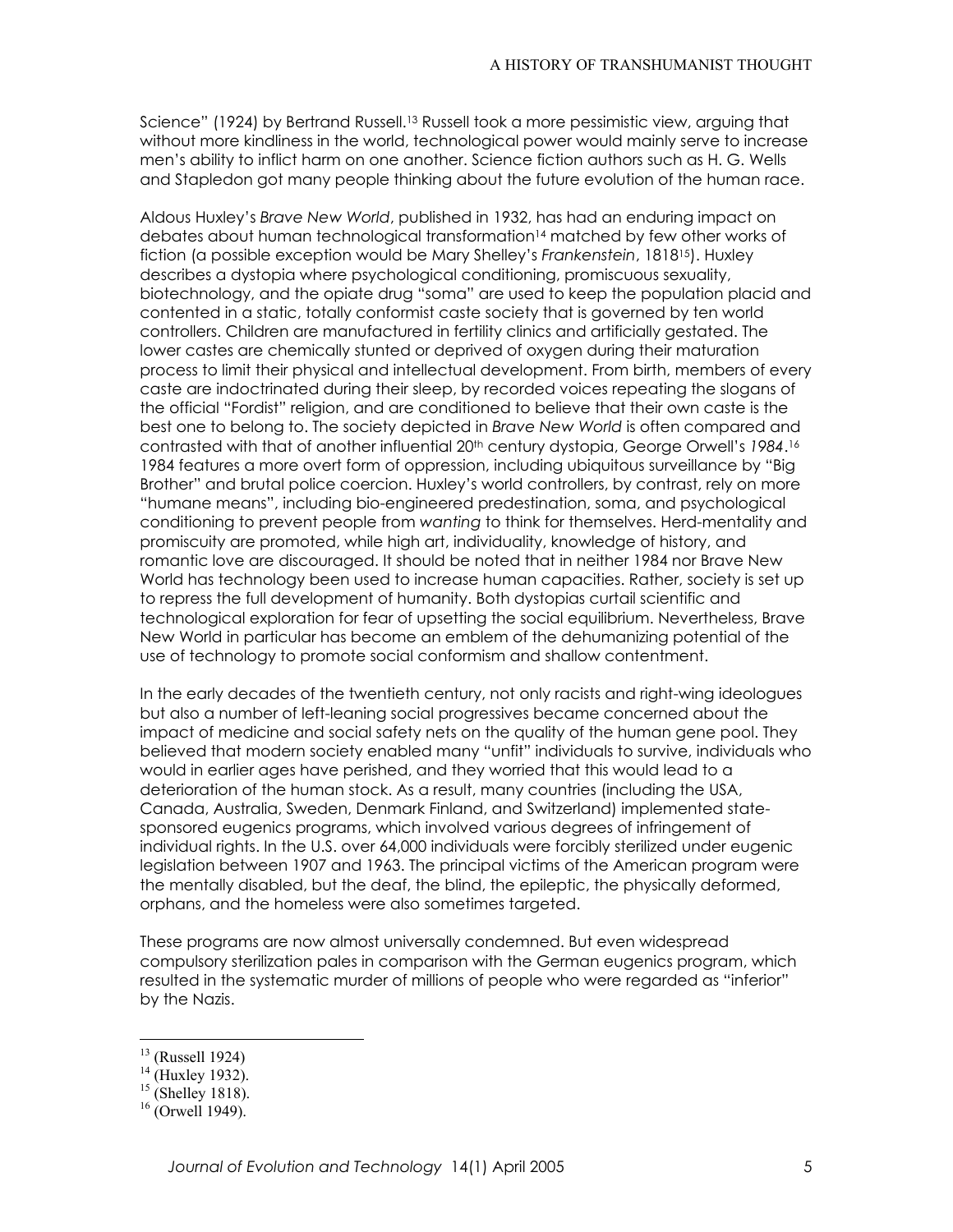The Holocaust left a scar in the human psyche. Determined not to let history repeat itself, most people developed an instinctive revulsion to all ideas that could appear to have any kind of association with Nazi ideology. (And yet, it must be remembered, history did repeat itself e.g. in the Rwandan genocide of 1994, in which the world did nothing but wring its hands as 800,000 Africans were slaughtered.) In particular, the eugenics movement as a whole, in all its forms, became discredited because of the terrible crimes that had been committed in its name, although some of the milder eugenics programs continued for many years before they were finally scrapped. The goal of creating a new and better world through a centrally imposed vision became passé. The Stalinist tyranny again underscored the dangers of totalitarian utopianism.

In the postwar era, many optimistic futurists who had become suspicious of collectively orchestrated social change found a new home for their hopes in scientific and technological progress. Space travel, medicine, and computers seemed to offer a path to a better world. The shift of attention also reflected the breathtaking pace of development taking place in these fields. Science had begun to catch up with speculation. Yesterday's science fiction was turning into today's science fact - or at least into a somewhat realistic mid-term prospect.

Transhumanist themes during this period were discussed and analyzed chiefly in the science fiction literature. Authors such as Arthur C. Clarke, Isaac Asimov, Robert Heinlein, and Stanislaw Lem explored how technological development could come to profoundly alter the human condition.

The word "transhumanism" appears to have been first used by Aldous Huxley's brother, Julian Huxley, a distinguished biologist (who was also the first director-general of UNESCO and founder of the World Wildlife Fund). In *Religion Without Revelation* (1927), he wrote:

The human species can, if it wishes, transcend itself - not just sporadically, an individual here in one way, an individual there in another way – but in its entirety, as humanity. We need a name for this new belief. Perhaps *transhumanism* will serve: man remaining man, but transcending himself, by realizing new possibilities of and for his human nature[.17](#page-5-0)

## **3. Technological genies: AI, the singularity, nanotech, and uploading**

Human-like automata have always fascinated the human imagination. Mechanical engineers since the early Greeks have constructed clever self-moving devices.

In Judaic mysticism, a "golem" refers to an animated being crafted from inanimate material. In the early golem stories, a golem could be created by a holy person who was able to share some of God`s wisdom and power (although the golem, not being able to speak, was never more than a shadow of God`s creations). Having a golem servant was the ultimate symbol of wisdom and holiness. In the later stories, which had been influenced by the more Islamic concern about humanity getting too close to God, the golem became a creation of overreaching mystics, who would inevitably be punished for their blasphemy. The story of the Sorcerer's Apprentice is a variation of this theme: the apprentice animates a broomstick to fetch water but is unable to make the broom stop

<span id="page-5-0"></span> $17$  (Huxley 1927), quoted from (Hughes 2004).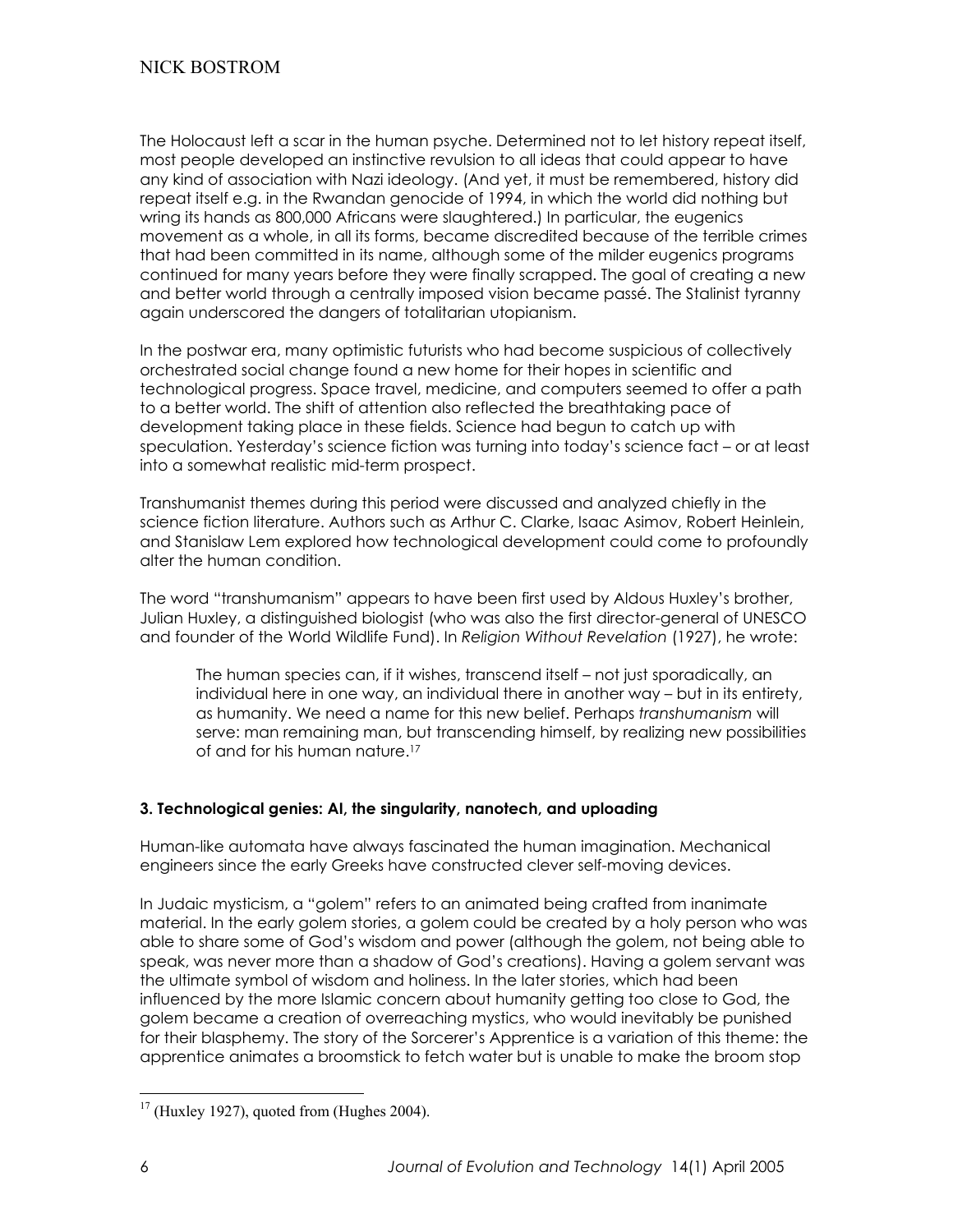- like Frankenstein, a story of technology out of control. The word "robot" was coined by the Czech Karel ÿapek`s in his dark play *R.U.R.* (1921), in which a robot labor force destroys its human creators.[18](#page-6-0) With the invention of the electronic computer, the idea of human-like automata graduated from the kindergarten of mythology to the school of science fiction (e.g. Isaac Asimov, Stanislav Lem, Arthur C. Clark) and eventually to the college of technological prediction.

Could continued progress in artificial intelligence lead to the creation of machines that can think in the same general way as human beings? Alan Turing gave an operational definition to this question in his classic "Computing Machinery and Intelligence" (1950), and predicted that computers would eventually pass what came to be known as the Turing Test. (In the Turing Test, a human experimenter interviews a computer and another human via a text interface, and the computer succeeds if the interviewer cannot reliably distinguish the computer from the human.)<sup>19</sup> Much ink has been spilt in debates on whether this test furnishes a necessary and sufficient condition for a computer being able to think, but what matters more from a practical perspective is whether and, and if so *when*, computers will be able to match human performance on tasks involving general reasoning ability. With the benefit of hindsight, we can say that many of the early AI researchers turned out to be overoptimistic about the timescale for this hypothetical development. Of course, the fact that we have not yet reached human-level artificial intelligence does not mean that we never will, and a number of people, e.g. Marvin Minsky, Hans Moravec, Ray Kurzweil, and Nick Bostrom have put forward reasons for thinking that this could happen within the first half of this century[.20](#page-6-2)

In 1958, Stanislaw Ulam, referring to a meeting with John von Neumann, wrote:

One conversation centered on the ever accelerating progress of technology and changes in the mode of human life, which gives the appearance of approaching some essential singularity in the history of the race beyond which human affairs, as we know them, could not continue.<sup>[21](#page-6-3)</sup>

The rapidity of technological change in recent times leads naturally to the idea that continued technological innovation will have a large impact on humanity in the decades ahead. This prediction is strengthened if one believes that some of those variables that currently exhibit exponential growth will continue to do so and that they will be among the main drivers of change. Gordon E. Moore, co-founder of Intel, noticed in 1965 that the number of transistors on a chip exhibited exponential growth. This led to the formulation of "Moore's law", which states (roughly) that computing power doubles every 18 months to two years.[22 M](#page-6-4)ore recently, Kurzweil has documented similar exponential growth rates in a number of other technologies. (The world economy, which is a kind of general index of humanity`s productive capacity, has doubled about every 15 years in modern times.)

The singularity hypothesis, which von Neumann seems to have alluded to in the quoted passage above, is that these changes will lead to some kind of discontinuity. But nowadays, it often refers to a more specific prediction, namely that the creation of self-

<span id="page-6-0"></span> $18$  (Capek 2004).

<span id="page-6-2"></span><span id="page-6-1"></span>

<sup>&</sup>lt;sup>19</sup> (Turing 1950).<br><sup>20</sup> (Minsky 1994; Moravec 1999; Bostrom 1998, 2002; Kurzweil 1999).<br><sup>21</sup> (Ulam 1958).<br><sup>22</sup> (Moore 1965).

<span id="page-6-3"></span>

<span id="page-6-4"></span>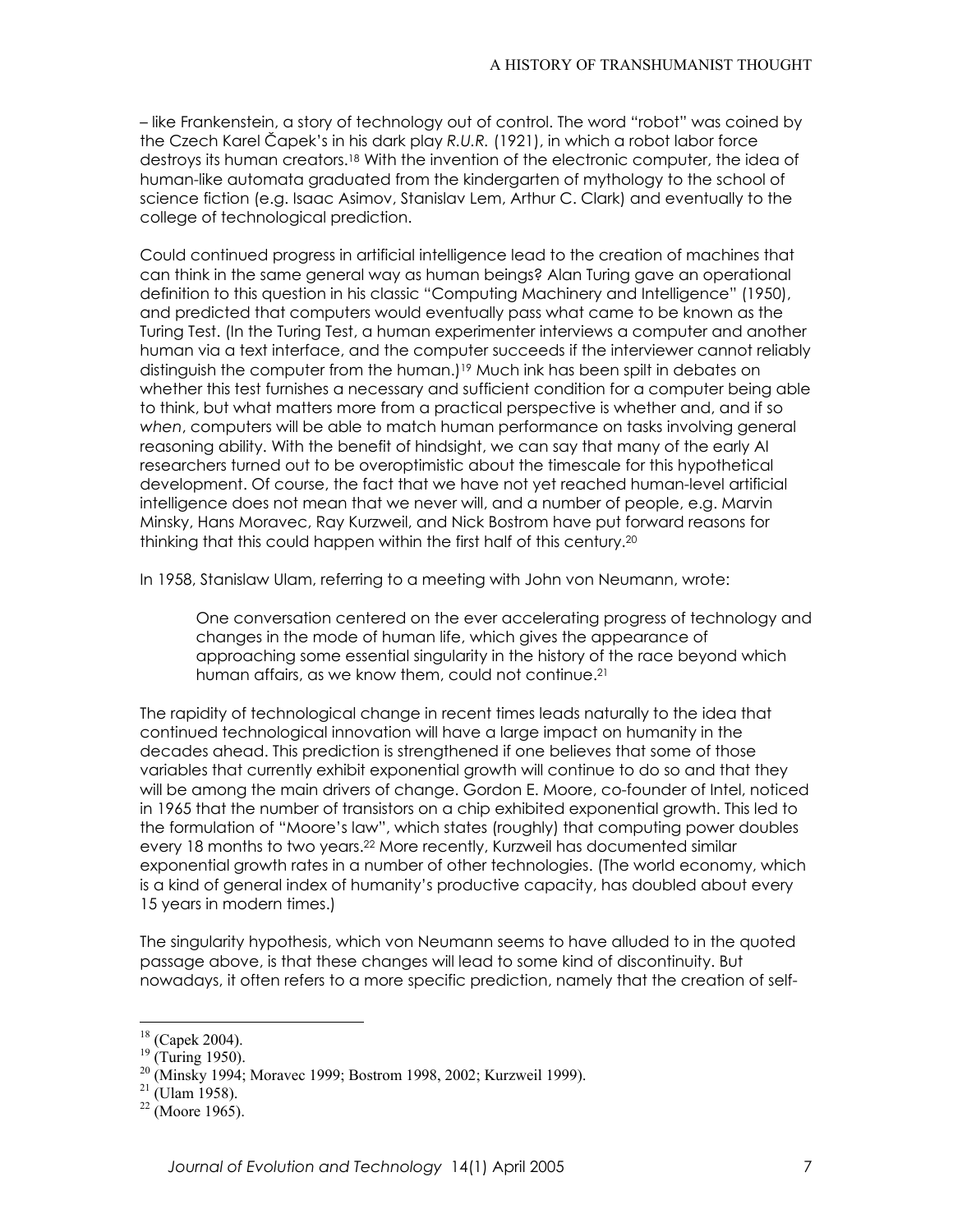improving artificial intelligence will at some point result in radical changes within a very short time span. This hypothesis was first clearly stated in 1965 by the statistician I. J. Good:

Let an ultraintelligent machine be defined as a machine that can far surpass all the intellectual activities of any man however clever. Since the design of machines is one of these intellectual activities, an ultraintelligent machine could design even better machines; there would then unquestionably be an intelligence explosion,' and the intelligence of man would be left far behind. Thus the first ultraintelligent machine is the last invention that man need ever make.[23](#page-7-0)

Vernor Vinge discussed this idea in a little more detail in his influential 1993-paper "Technological Singularity", in which he predicted:

Within thirty years, we will have the technological means to create superhuman intelligence. Shortly after, the human era will be ended.<sup>[24](#page-7-1)</sup>

Transhumanists today hold diverging views about the singularity: some see it as a likely scenario, others believe that it is more probable that there will never be any very sudden and dramatic changes as the result of progress in artificial intelligence.

The singularity idea also comes in a somewhat different eschatological version, which traces its lineage to the writings of Pierre Teilhard de Chardin, a paleontologist and Jesuit theologian who saw an evolutionary telos in the development of an encompassing noosphere (a global consciousness) – via physicist Frank Tipler, who argued that advanced civilizations might come to have a defining influence on the future evolution of the cosmos, and, in the final moments of the Big Crunch, might manage to extract an infinite number of computations by harnessing the sheer energy of the collapsing matter[.25,](#page-7-2)[26](#page-7-3) However, while these ideas might appeal to those who fancy a marriage between mysticism and science, they have not caught on either among transhumanists or the larger scientific community. Current cosmological theories indicate that the universe will continue to expand forever (falsifying Tipler`s prediction). But the more general point that the transhumanist might make in this context is that we need to learn to think about "big-picture questions" without resorting to wishful thinking or mysticism. Big-picture questions, including ones about our place in the world and the long-term fate of intelligent life *are* part of transhumanism; however, these questions should be addressed in a sober, disinterested way, using critical reason and our best available scientific evidence. One reason why such questions are of transhumanist interest is that their answers might affect what outcomes we should expect from our own technological development, and therefore – indirectly – what policies it makes sense for humanity to pursue.

In 1986, Eric Drexler published *Engines of Creation*, the first book-length exposition of molecular manufacturing.[27](#page-7-4) (The possibility of nanotechnology had been anticipated by Nobel laureate physicist Richard Feynman in his famous after-dinner address in 1959 entitled "There is Plenty of Room at the Bottom".<sup>28</sup>) In this seminal work, Drexler not only

- <sup>24</sup> (Vinge 1993).<br><sup>25</sup> (Teilhard de Chardin 1964).<br><sup>26</sup> (Tipler 1994).<br><sup>27</sup> (Drexler 1985).<br><sup>28</sup> (Feynman 1960).
- <span id="page-7-3"></span>
- <span id="page-7-4"></span>

<span id="page-7-0"></span> $23$  (Good 1965).

<span id="page-7-2"></span><span id="page-7-1"></span>

<span id="page-7-5"></span>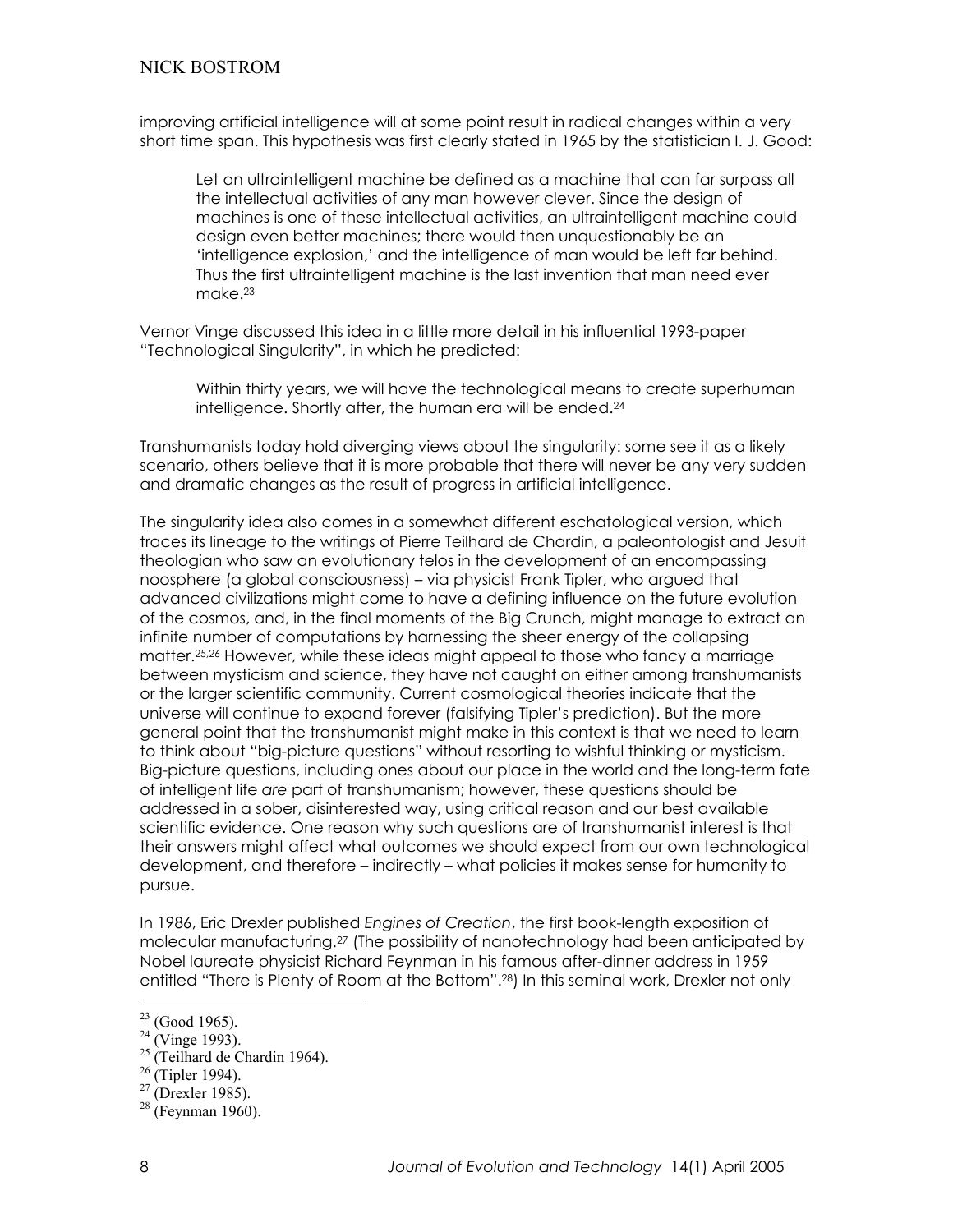argued for the feasibility of assembler-based nanotechnology but also explored its consequences and began charting the strategic challenges posed by its development. Drexler`s later book *Nanosystems* (1992) supplied a more technical analysis that seemed to confirm his original conclusions.<sup>29</sup> To prepare the world for nanotechnology and work towards its safe implementation, he founded the Foresight Institute together with his then wife, Christine Peterson, in 1986.

In the last several years, nanotechnology has become big business, with worldwide research funding amounting to billions of dollars. Yet little of this work fits Drexler`s ambitious vision of nanotechnology as an assembler-based, near-universal, construction technology. The mainstream nanotechnology community has sought to distance itself from Drexler`s claims. The chemist Richard Smalley (another Noble laureate) has debated Drexler, asserting that non-biological molecular assemblers are impossible[.30](#page-8-1) To date, however, no technical critique of Drexler`s work in the published literature has found any significant flaws in his reasoning. If molecular nanotechnology is indeed physically possible, as Drexler maintains, the question becomes just how difficult it will be to develop it, and how long it will take. These issues are very difficult to settle in advance.

If molecular nanotechnology could be developed as Drexler envisions it, it would have momentous ramifications:

Coal and diamonds, sand and computer chips, cancer and healthy tissue: throughout history, variations in the arrangement of atoms have distinguished the cheap from the cherished, the diseased from the healthy. Arranged one way, atoms make up soil, air, and water arranged another, they make up ripe strawberries. Arranged one way, they make up homes and fresh air; arranged another, they make up ash and smoke.[31](#page-8-2)

Molecular nanotechnology would enable us to transform coal into diamonds, sand into supercomputers, and to remove pollution from the air and tumors from healthy tissue. In its mature form, it could help us abolish most disease and aging, make possible the reanimation of cryonics patients, enable affordable space colonization, and - more ominously – lead to the rapid creation of vast arsenals of lethal or non-lethal weapons.

Another hypothetical technology that would have a revolutionary impact is uploading, the transfer of a human mind to a computer. This would involve the following steps: First, create a sufficiently detailed scan of a particular human brain, perhaps by deconstructing it with nanobots or by feeding thin slices of brain tissues into powerful microscopes for automatic image analysis. Second, from this scan, reconstruct the neuronal network that the brain implemented, and combine this with computational models of the different types of neurons. Third, emulate the whole computational structure on a powerful supercomputer. If successful, the procedure would result in the original mind, with memory and personality intact, being transferred to the computer where it would then exist as software; and it could either inhabit a robot body or live in a virtual reality.[32](#page-8-3) While it is often thought that, under suitable circumstances, the upload would be conscious and that the original person would have survived the transfer to the

<span id="page-8-0"></span> $29$  (Drexler 1992).

<span id="page-8-1"></span><sup>&</sup>lt;sup>30</sup> (Drexler and Smalley 1993).<br><sup>31</sup> (Drexler 1985), p. 3.<br><sup>32</sup> (Bostrom 2003).

<span id="page-8-2"></span>

<span id="page-8-3"></span>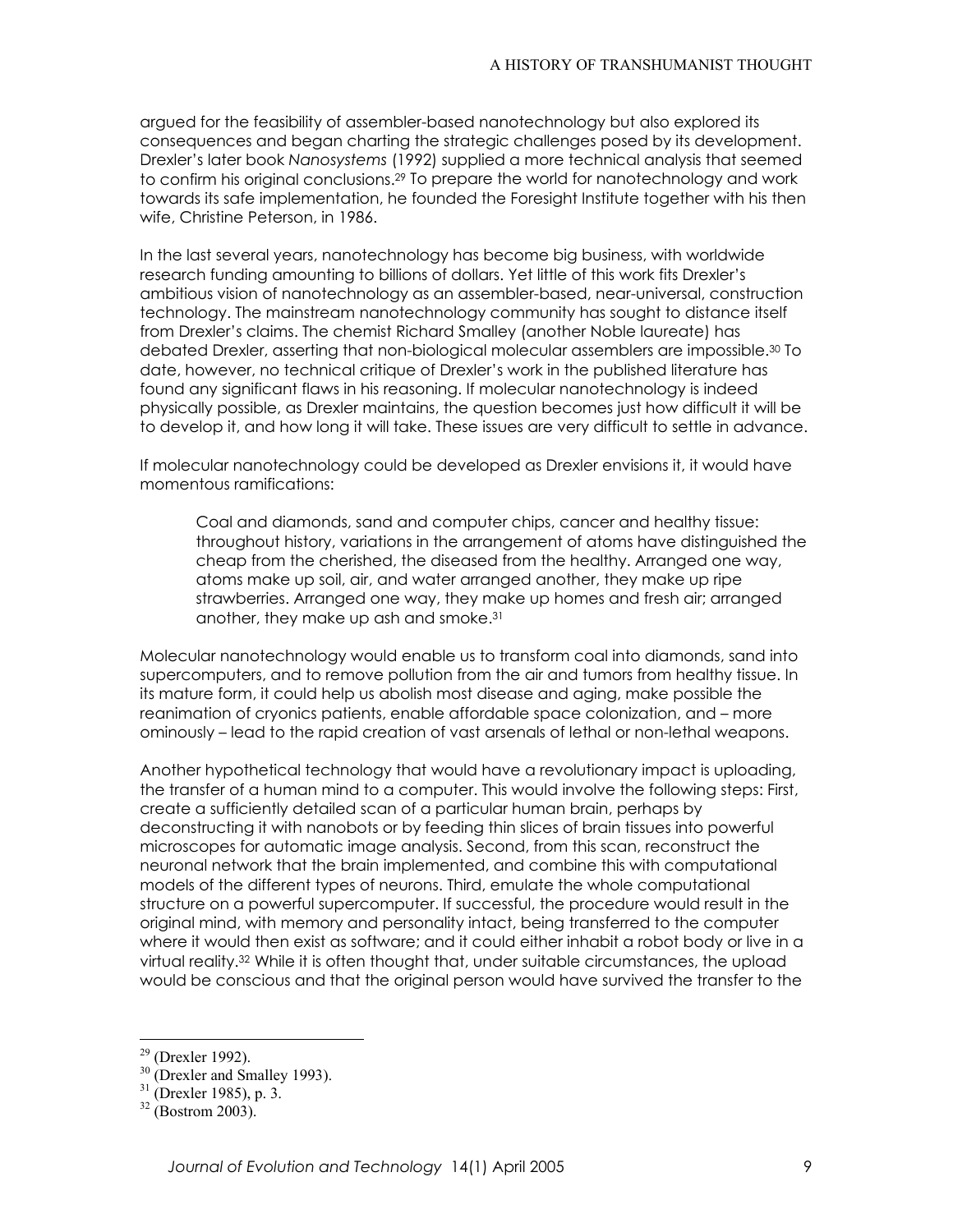new medium, individual transhumanists take different views on these philosophical matters.

If either superintelligence, or molecular nanotechnology, or uploading, or some other technology of a similarly revolutionary kind is developed, the human condition could clearly be radically transformed. Even if one believed that the probability of this happening any time soon is quite small, these prospects would nevertheless merit serious attention in view of their extreme impact. However, transhumanism does not depend on the feasibility of such radical technologies. Virtual reality; preimplantation genetic diagnosis; genetic engineering; pharmaceuticals that improve memory, concentration, wakefulness, and mood; performance-enhancing drugs; cosmetic surgery; sex change operations; prosthetics; anti-aging medicine; closer human-computer interfaces: these technologies are already here or can be expected within the next few decades. The combination of these technological capabilities, as they mature, could profoundly transform the human condition. The transhumanist agenda, which is to make such enhancement options safely available to all persons, will become increasingly relevant and practical in the coming years as these and other anticipated technologies come online.

## **4. The growth of grassroots**

Benjamin Franklin wished to be preserved in a cask of Madeira and later recalled to life, and regretted that he was living too near the infancy of science for this to be possible. Since then, science has grown up a bit. In 1962, Robert Ettinger published the book, *The Prospect of Immortality*, which launched the idea of cryonic suspension.[33 E](#page-9-0)ttinger argued that as medical technology seems to be constantly progressing, and since science has discovered that chemical activity comes to a complete halt at low-enough temperatures, it should be possible to freeze a person today (in liquid nitrogen) and preserve the body until a time when technology is advanced enough to repair the freezing damage and reverse the original cause of deanimation. Cryonics, Ettinger believed, offered a ticket to the future.

Alas, the masses did not line up for the ride. Cryonics has remained a fringe alternative to more traditional methods of treating the terminally diseased, such as cremation and burial. The practice of cryonics was not integrated into the mainstream clinical setting and was instead conducted on the cheap by a small number of enthusiasts. Two early cryonics organizations went bankrupt, allowing their patients to thaw out. At that point, the problem of massive cellular damage that occurs when ice crystals form in the body also became more widely known. As a result, cryonics acquired a reputation as a macabre scam. The media controversy over the suspension of baseball star Ted Williams in 2002 showed that public perception of cryonics has not changed much over the past decades.

Despite its image problem and its early failures of implementation, the cryonics community continues to be active and it counts among its members several eminent scientists and intellectuals. Suspension protocols have been improved, and the infusion of cryoprotectants prior to freezing to suppress the formation of ice crystals has become standard practice. The prospect of nanotechnology has given a more concrete shape to the hypothesized future technology that could enable reanimation. There are

<span id="page-9-0"></span> $\overline{a}$ 33 (Ettinger 1964).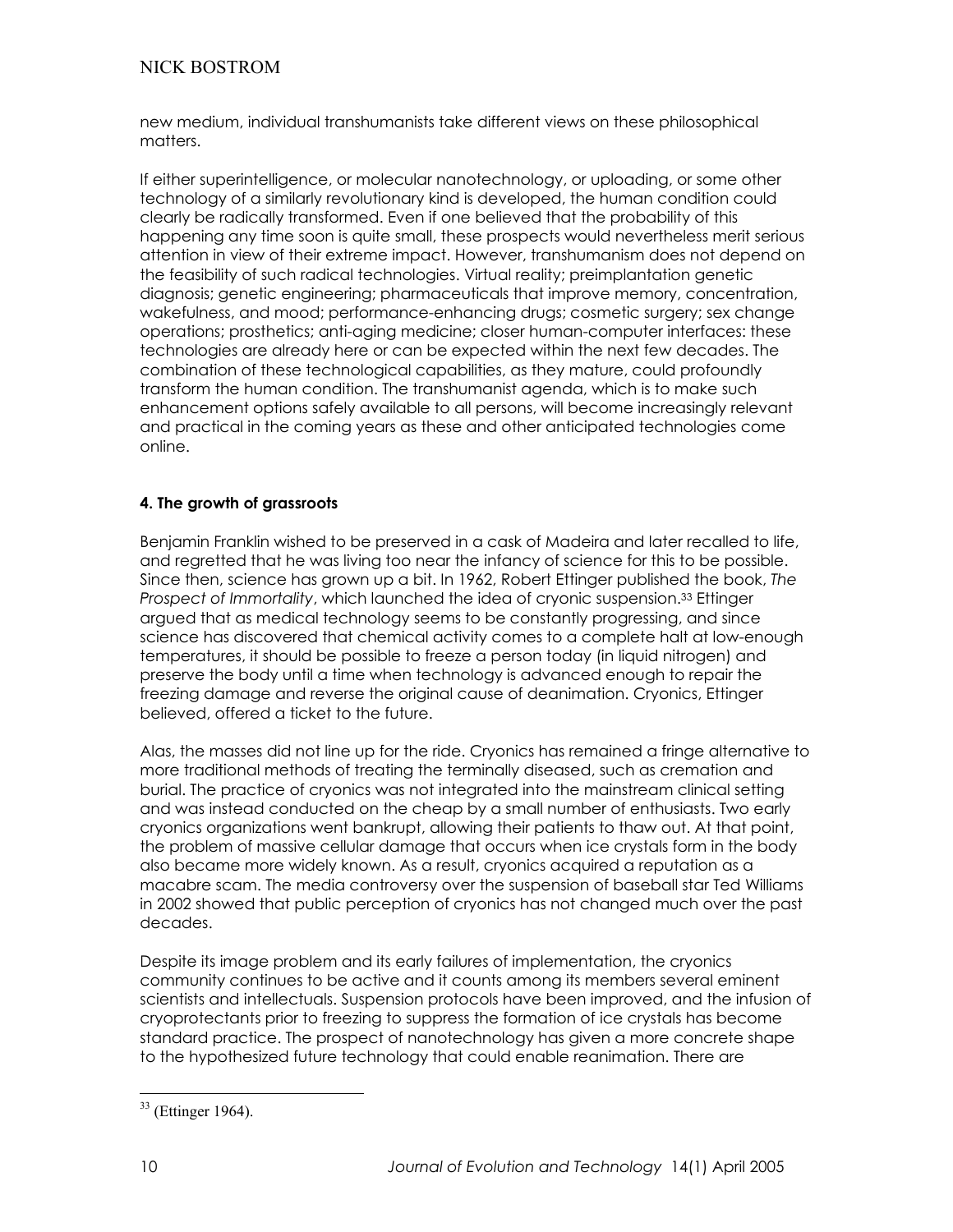currently two organizations that offer full-service suspension, the Alcor Life Extension Foundation (founded in 1972) and the Cryonics Institute (founded in 1976). Alcor has recently introduced a new suspension method, which relies on a process known as "vitrification", which further reduces micro-structural damage during suspension.

In a later work, *Man into Superman* (1972), Ettinger discussed a number of conceivable technological improvements of the human organism, continuing the tradition started by Haldane and Bernal.[34](#page-10-0)

Another early transhumanist was F. M. Esfandiary, who later changed his name to FM-2030. One of the first professors of future studies, FM taught at the New School for Social Research in New York in the 1960s and formed a group of optimistic futurists known as the UpWingers.

Who are the new revolutionaries of our time? They are the geneticists, biologists, physicists, cryonologists, biotechnologists, nuclear scientists, cosmologists, radio astronomers, cosmonauts, social scientists, youth corps volunteers, internationalists, humanists, science-fiction writers, normative thinkers, inventors... They and others are revolutionizing the human condition in a fundamental way. Their achievements and goals go far beyond the most radical ideologies of the Old Order[.35](#page-10-1)

In his book *Are you a transhuman?* (1989), FM described what he regarded as the signs of the emergence of the "transhuman".<sup>36</sup> In FM's terminology, a transhuman is a "transitional human," someone who by virtue of their technology usage, cultural values, and lifestyle constitutes an evolutionary link to the coming era of posthumanity. The signs that FM saw as indicative of transhuman status included prostheses, plastic surgery, intensive use of telecommunications, a cosmopolitan outlook and a globetrotting lifestyle, androgyny, mediated reproduction (such as in vitro fertilization), absence of religious belief, and a rejection of traditional family values. However, it was never satisfactorily explained why somebody who, say, rejects family values, has a nose job, and spends a lot of time on jet planes is in closer proximity to posthumanity than the rest of us.

In the 1970s and 1980s, many organizations sprang up that focused on a particular topic such as life extension, cryonics, space colonization, science fiction, and futurism. These groups were often isolated from one another, and whatever shared views and values they had did not yet amount to any unified worldview. Ed Regis`s *Great Mambo Chicken and the Transhuman Condition* (1990) took a humorous look at these proto-transhumanist fringes, which included eccentric and otherwise intelligent individuals trying to build space rockets in their backyards or experimenting with biofeedback machines and psychedelic drugs, as well as scientists pursuing more serious lines of work but who had imbibed too deeply of the Californian spirit.[37](#page-10-3)

In 1988, the first issue of the *Extropy Magazine* was published by Max More and Tom Morrow, and in 1992 they founded the Extropy Institute (the term "extropy" being coined as a metaphorical opposite of entropy). The Institute served as a catalyst that brought

<span id="page-10-0"></span>

<span id="page-10-2"></span><span id="page-10-1"></span>

<sup>&</sup>lt;sup>34</sup> (Ettinger 1972).<br><sup>35</sup> (Esfandiary 1970).<br><sup>36</sup> (FM-2030 1989).<br><sup>37</sup> (Regis 1990).

<span id="page-10-3"></span>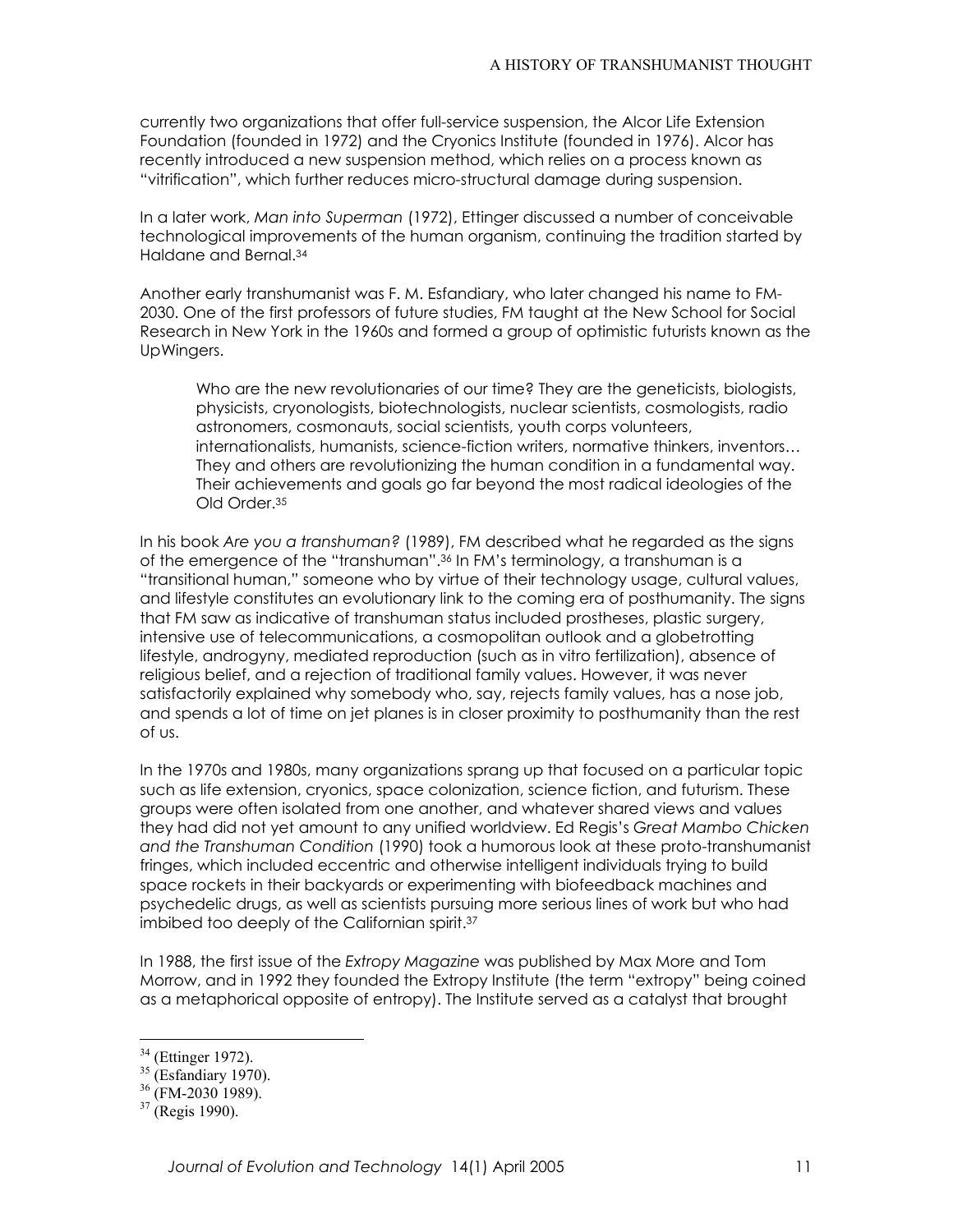together disparate groups of people with futuristic ideas and facilitated the formation of novel memetic compounds. The Institute ran a series of conferences, but perhaps most important was the extropians mailing list, an online discussion forum where new ideas were shared and debated. In the mid-nineties, many got first exposure to transhumanist views from the Extropy Institute`s listserve.

More had immigrated to California from Britain after changing his name from Max O`Connor. Of his new name, he said:

It seemed to really encapsulate the essence of what my goal is: always to improve, never to be static. I was going to get better at everything, become smarter, fitter, and healthier. It would be a constant reminder to keep moving forward.[38](#page-11-0)

Max More wrote the first definition of transhumanism in its modern sense, and created his own distinctive brand of transhumanism, "extropianism," which emphasized the principles of "boundless expansion," "self-transformation," "dynamic optimism," "intelligent technology," and "spontaneous order". Originally, extropianism had a clear libertarian flavor, but in later years More has distanced himself from this ingredient, replacing "spontaneous order" with "open society," a principle that opposes authoritarian social control and promotes decentralization of power and responsibility.[39](#page-11-1)

Natasha Vita-More (married to Max) is the Extropy Institute`s current president. She is an artist and designer, and has over the years issued a number of manifestos on transhumanist and extropic art.[40](#page-11-2)

The Extropy Institute`s conferences and mailing list also served as a hangout place for some people who liked to discuss futuristic ideas but who were not necessarily joiners. Those who were around in the mid-nineties will remember individuals such as Anders Sandberg, Alexander "Sasha" Chislenko, Hal Finney, and Robin Hanson from among the more thoughtful regulars in the transhumanist milieu at the time. An enormous amount of discussion about transhumanism has taken place on various email lists in the past decade. The quality of postings has been varied (putting it mildly). Yet at their best, these online conversations explored ideas about the implications of future technologies that were, in some respects, far advanced over what could be found in printed books or journals. The Internet played an important role in incubating modern transhumanism by facilitating these meetings of minds – and perhaps more indirectly, too, via the "irrational exuberance" that pervaded the dot-com era?

The World Transhumanist Association was founded in early 1998 by Nick Bostrom and David Pearce, to provide a general organizational basis for all transhumanist groups and interests, across the political spectrum. The aim was also to develop a more mature and academically respectable form of transhumanism, freed from the "cultishness" which, at least in the eyes of some critics, had afflicted some of its earlier convocations. The two founding documents of the WTA were the *Transhumanist Declaration* (see appendix), and the *Transhumanist FAQ* (v. 1.0).[41 T](#page-11-3)he Declaration was intended as a concise consensus statement of the basic principle of transhumanism. The FAQ was also a

<span id="page-11-0"></span>

<span id="page-11-2"></span><span id="page-11-1"></span>

<sup>&</sup>lt;sup>38</sup> (Regis 1994).<br><sup>39</sup> (More 2003).<br><sup>40</sup> (Vita-More 2002).<br><sup>41</sup> (WTA 2002).

<span id="page-11-3"></span>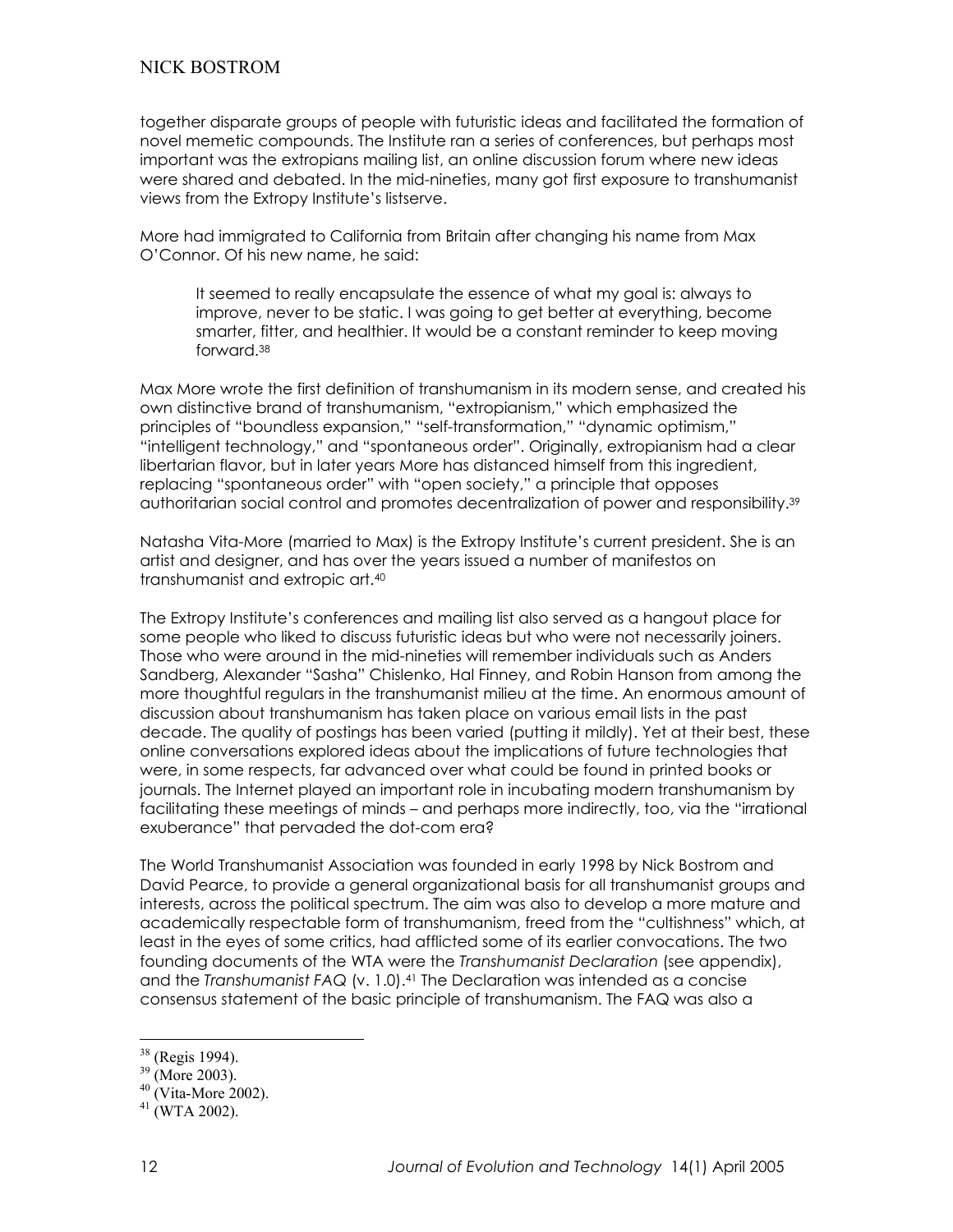consensus or near-consensus document, but it was more ambitious in its philosophical scope in that it developed a number of themes that had previously been, at most, implicit in the movement. More than fifty people contributed comments on drafts of the FAQ. The document was produced by Bostrom but major parts and ideas were also contributed by several others, including the British utilitarian thinker David Pearce, Max More, the American feminist and disability rights activist Kathryn Aegis, and the walking encyclopedia Anders Sandberg, who was at the time a neuroscience student in Sweden.

The WTA`s membership grew rapidly, and local chapters mushroomed around the world. Activities focused mainly on Internet discussion, development of documents, representation in the media, organizing of an annual TransVision conference, and publication of the scholarly online *Journal of Transhumanism* (later renamed to "*Journal of Evolution and Technology*f).

In the first few years of its existence, the WTA was a very loosely and informally organized structure. It entered its next phase after a meeting in 2001 between James Hughes (a sociologist at Trinity College in Hartford Connecticut), Mark Walker (a philosopher at the University of Toronto, then the editor of the *Journal of Transhumanism*), and Bostrom (who was at the time teaching at Yale). Hughes was elected Secretary and turned his organizing skills and energy to the task. Within short order, the WTA adopted a constitution, incorporated as a non-profit, and began building up a vigorous international network of local groups and volunteers. Currently, the WTA has approximately 3,000 members from more than 100 countries, and it pursues a wide range of activities, all volunteer-driven.

A number of related organizations have also cropped up in recent years, focusing more narrowly on particular transhumanist issues, such as life-extension, artificial intelligence, or the legal implications of "converging technologies" (nano-bio-info-neuro technologies). The Institute for Ethics and Emerging Technologies, a non-profit think tank, was established in 2004, to "promote the ethical use of technology to expand human capacities".

# **5. The academic frontier**

Over the past couple of decades, academia has picked up the ball and started to analyze various "transhumanist matters," both normative and positive. The contributions are far too many to comprehensively describe here, so we will pick out just a few threads, beginning with ethics.

For most of its history, moral philosophy did not shy away from addressing practical problems. In the early and mid-parts of the twentieth century, during heydays of logical positivism, applied ethics became a backwater as moral philosophers concentrated on linguistic or meta-ethical problems. Since then, however, practical ethics has reemerged as a field of academic inquiry. The comeback started in medical ethics. Revelations of the horrific experiments that the Nazis had conducted on human subjects in the name of science led to the adoption of the Nuremberg code (1947) and the Declaration of Helsinki (1964), which laid down strict safeguards for medical experimentation, emphasizing the need for patient consent.<sup>[42,](#page-12-0)[43](#page-12-1)</sup> But the rise of the modern health care

<span id="page-12-1"></span><span id="page-12-0"></span> $\overline{a}$  $42$  (Office 1949).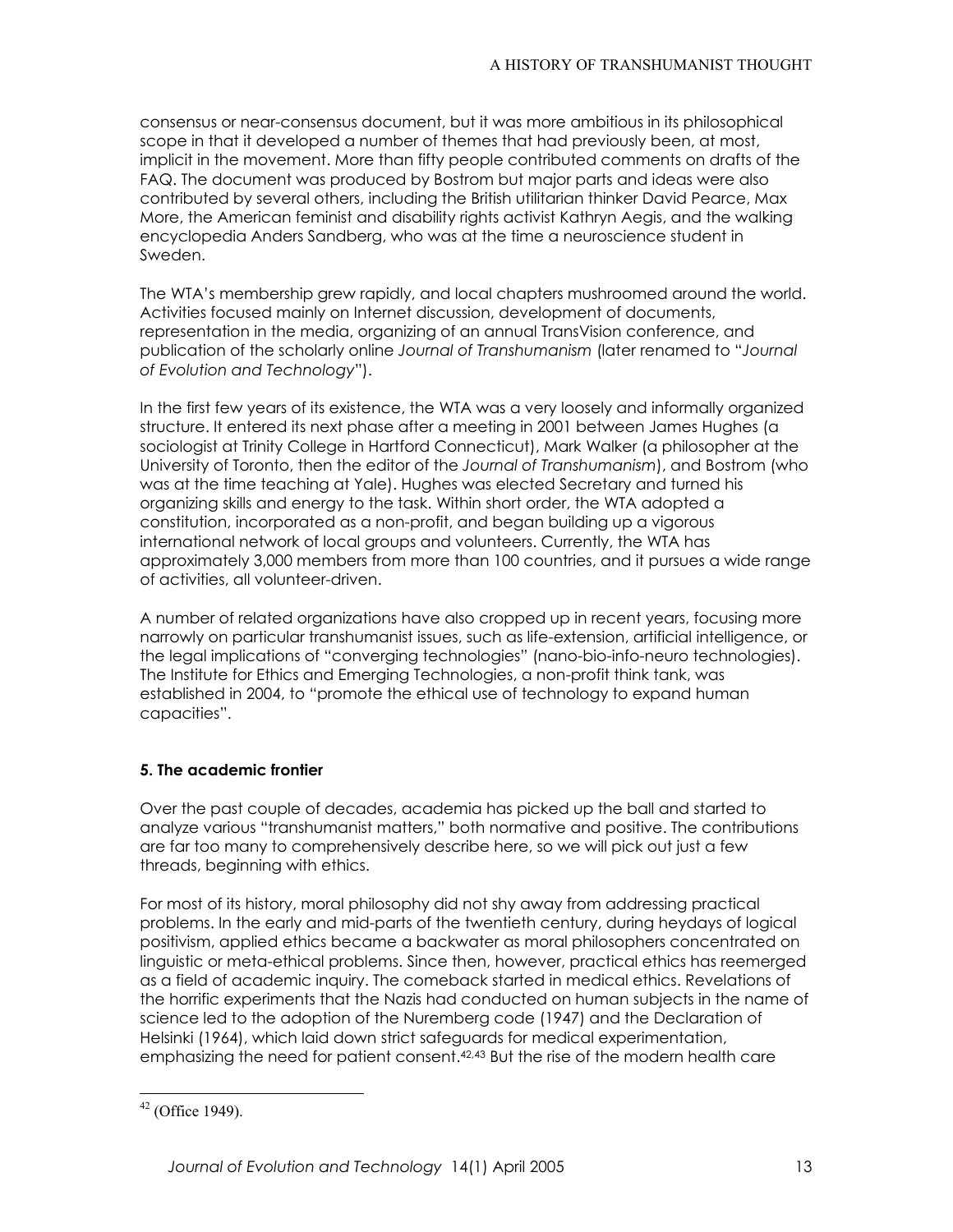system spawned new ethical dilemmas – turning off life-support, organ donation, resource allocation, abortion, advance directives, doctor-patient relationships, protocols for obtaining informed consent and for dealing with incompetent patients. In the 1970s, a broader kind of enquiry began to emerge, stimulated particularly by developments in assisted reproduction and genetics. This field became known as bioethics. Many of the ethical issues most directly linked to transhumanism would now fall under this rubric, although other normative discourses are also involved, e.g. population ethics, metaethics, political philosophy, and bioethics' younger sisters - computer ethics, engineering ethics, environmental ethics.

Bioethics was from the beginning an interdisciplinary endeavor, dominated by theologians, legal scholars, physicians, and, increasingly, philosophers, with occasional participation by representatives of patients` rights groups, disability advocates, and other interested parties. [44](#page-13-0) Lacking a clear methodology, and operating on a plain often swept by the winds of political or religious controversy, the standard of scholarship has frequently been underwhelming. Despite these difficulties, bioethics burgeoned. A cynic might ascribe this accomplishment to the ample fertilization that the field received from a number of practical imperatives: absolving doctors of moral dilemmas, training medical students to behave, enabling hospital boards to trumpet their commitment to the highest ethical standards of care, providing sound bites for the mass media, and allowing politicians to cover their behinds by delegating controversial issues to ethics committees. But a kinder gloss is possible: decent people recognized that difficult moral problems arose in modern biomedicine, that these problems needed to be addressed, and that having some professional scholars trying to clarify these problems in some sort of systematic way might be helpful. While higher-caliber scholarship and a more robust methodology would be nice, in the meantime we make the most of what we have.

Moral philosophers have in the last couple of decades made many contributions that bear on the ethics of human transformation, and we must limit ourselves to a few mentions. Derek Parfit`s classic *Reasons and Persons* (1984) discussed many relevant normative issues[.45](#page-13-1) In addition to personal identity and foundational ethical theory, this book treats population ethics, person-affecting moral principles, and duties to future generations. Although Parfit`s analysis takes place on an idealized level, his arguments elucidate many moral considerations that emerge within the transhumanist program.

Jonathan Glover`s *What Sort of People Should there Be?* (1984) addressed technologyenabled human-transformation at a somewhat more concrete level, focusing especially on genetics and various technologies that could increase social transparency. Glover gave a clear and balanced analytic treatment of these issues that was well ahead of its time. His general conclusion is that

not just any aspect of present human nature... is worth preserving. Rather it is especially those features which contribute to self-development and selfexpression, to certain kinds of relationships, and to the development of our consciousness and understanding. And some of these features may be extended rather than threatened by technology[.46](#page-13-2)

<sup>&</sup>lt;sup>43</sup> (World\_Medical\_Organization 1996).<br><sup>44</sup> See (Jonsen 1998).<br><sup>45</sup> (Parfit 1984).<br><sup>46</sup> (Glover 1984).

<span id="page-13-0"></span>

<span id="page-13-1"></span>

<span id="page-13-2"></span>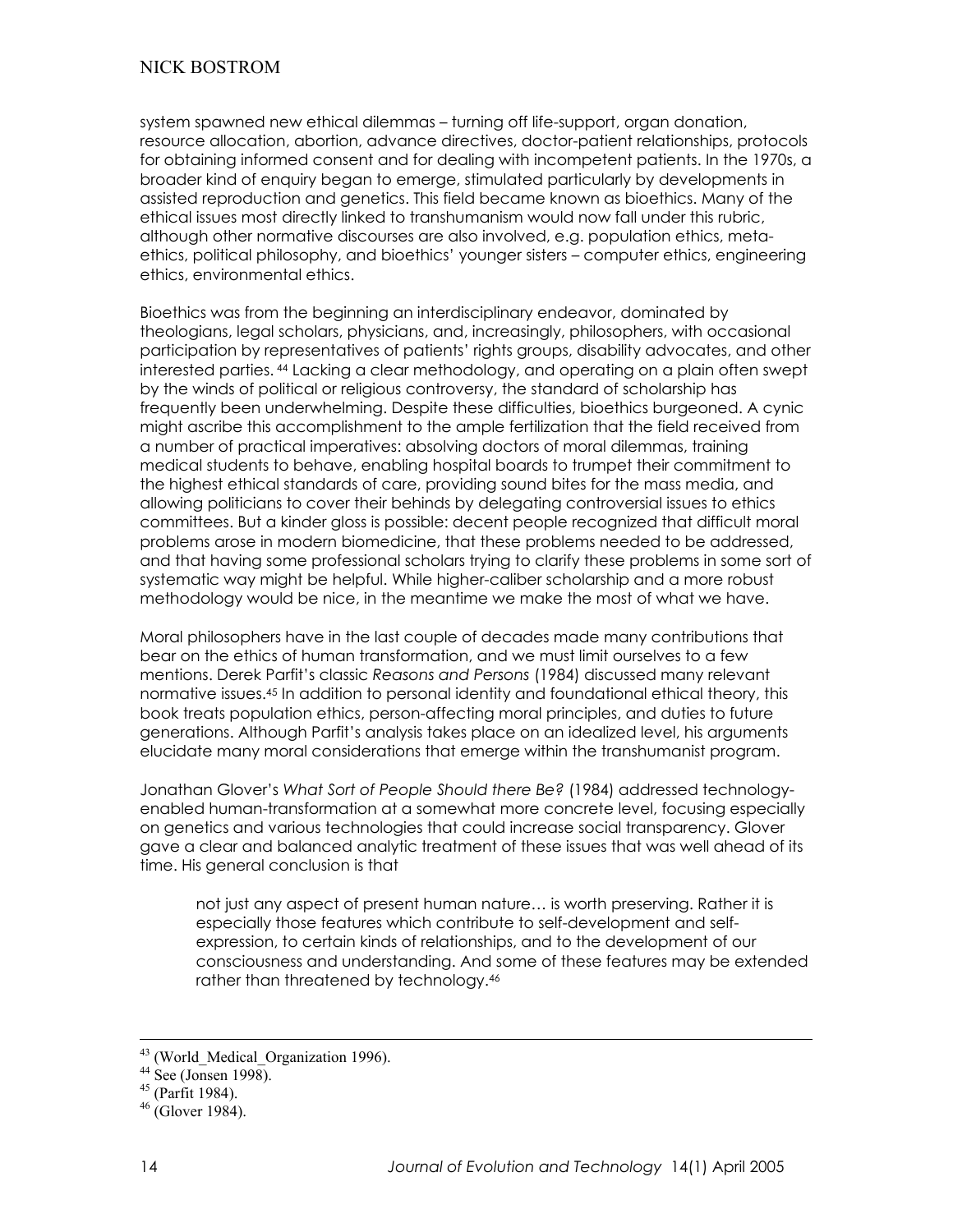Several people have argued for principles that assert some kind of ethical equivalence between environmental and genetic interventions. For example, Peter Singer has proposed the "preventive principle":

For any condition X, if it would be a form of child abuse for parents to inflict X on their child soon after birth, then it must, other things being equal, at least be permissible to take steps to prevent one`s child having that condition[.47](#page-14-0)

Julian Savulescu has argued for a principle of Procreative Beneficence, according to which prospective parents should select the child, of the possible children they could have, who would have the best life, based on the relevant, available information (where the "should" is meant to indicate that persuasion is justified, but not coercion).<sup>48</sup> This principle does not presuppose that all lives can be placed in a definite ranking with respect to their well-being, only that pair-wise comparisons are possible in at least some cases. For instance, if a couple is having IVF and must select one of two embryos which are genetically identical except that one of them has one defective gene that predisposes to asthma, then Procreative Beneficence suggests they ought to choose the healthy embryo for implantation.

In *From Chance to Choice* (2000), Allen Buchanan, Dan W. Brock, Norman Daniels, and Daniel Wikler, examined how advances in genetic engineering should affect our understanding of distributive justice, equal opportunity, our rights and obligations as parents, the meaning of disability, and the concept of human nature in ethical theory and practice.[49](#page-14-2) They developed a framework inspired by John Rawls`s work in an attempt to answer some of these questions.

Greg Stock, John Harris, Gregory Pence, and Eric Juengst, among others, have also discussed the ethics of genetic engineering from a broadly transhumanist perspective.[50](#page-14-3) Mark Walker has argued from a perfectionist standpoint that we have a duty to use technology to improve ourselves. Walker has also argued that one reason to pursue cognitive enhancements is that it could help us solve philosophical problems.[51](#page-14-4) Nick Bostrom and several others have drawn attention to the distinction between enhancements that offer only positional advantages (e.g. an increase in height), which are only advantages insofar as others lack them, and enhancements that provide either intrinsic benefits or net positive externalities (such as a better immune system or improvement of cognitive functioning). We ought to promote enhancements of the second kind, but not enhancements that are merely positional.<sup>52</sup>

Bostrom has suggested that we have a reason to develop means to explore the "larger space of possible modes of being" that is currently inaccessible to us because of our biological limitations, on the ground that we might find that it contains extremely worthwhile modes of being – ways of living, thinking, feeling, and relating.<sup>53</sup> Along with many other transhumanist writers, Bostrom has argued for the moral urgency of developing means to slow or reverse the aging process.<sup>54</sup> He has also proposed a

<span id="page-14-0"></span> $47$  (Singer 2003).

<span id="page-14-1"></span>

<span id="page-14-3"></span><span id="page-14-2"></span>

<sup>48 (</sup>Savulescu 2001).<br>
<sup>49</sup> (Buchanan et al. 2002).<br>
<sup>50</sup> E.g. (Stock 2002; Harris 1992; Pence 1998; Parens 1998).<br>
<sup>51</sup> (Walker 2002).<br>
<sup>52</sup> (Bostrom 2003).<br>
<sup>53</sup> (Bostrom 2004).<br>
<sup>54</sup> (Bostrom 2005).

<span id="page-14-4"></span>

<span id="page-14-5"></span>

<span id="page-14-6"></span>

<span id="page-14-7"></span>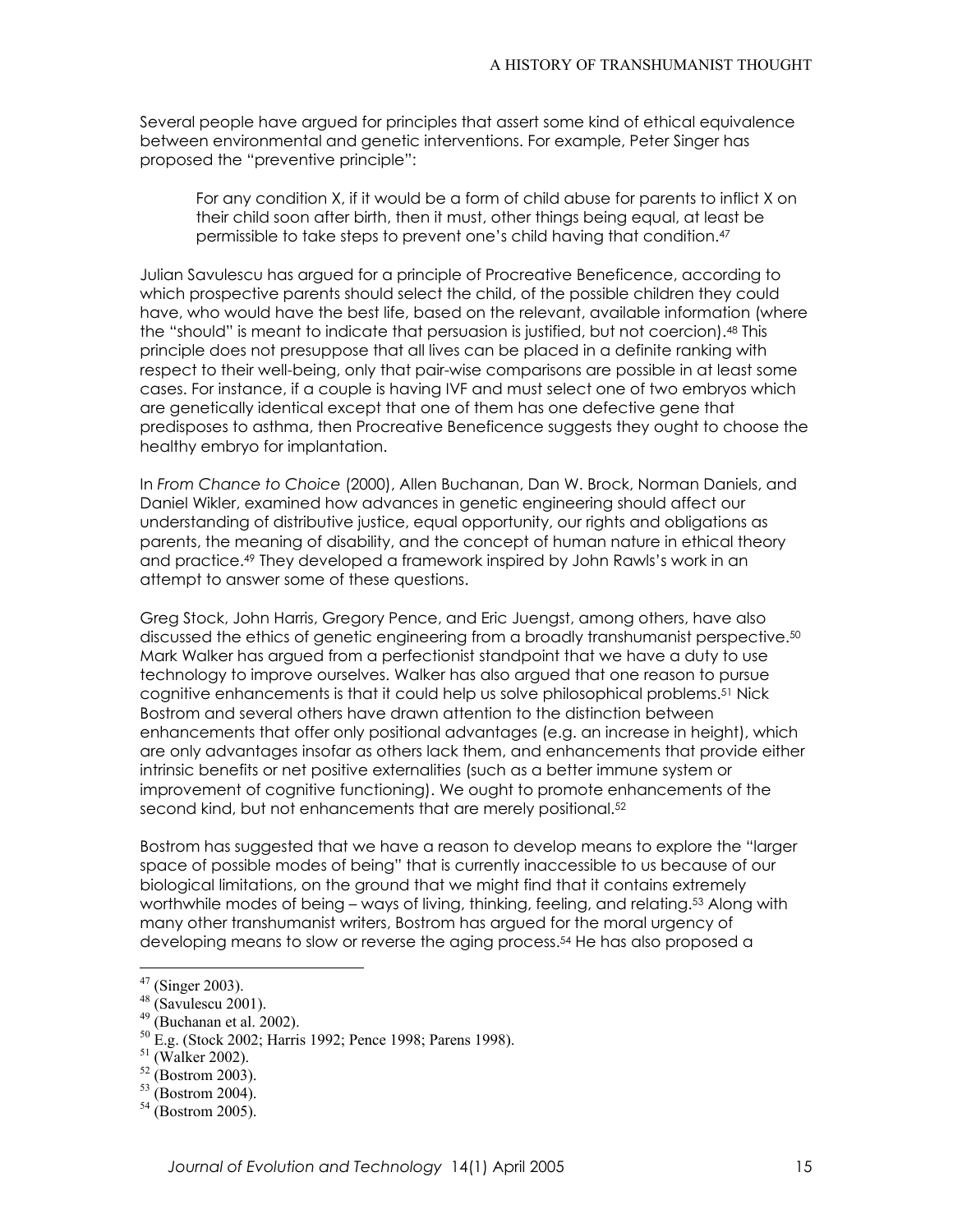broader conception of human dignity which can accommodate "posthuman dignity".<sup>[55](#page-15-0)</sup> A recent joint paper by Bostrom and Toby Ord proposes a heuristic for eliminating "status  $q$ uo" bias in bioethics, a bias which, they claim, afflicts many of our moral intuitions.<sup>[56](#page-15-1)</sup>

Eliezer Yudkowsky (an independent scholar) has probed the ethics of superintelligence and has tried to develop a theory of how to program a human-friendly AI, a challenge that could take on life-and-death significance once we become capable of creating such a machine. Yudkowsky argues that simple rule-based injunctions (such as Isaac Asimov's "three laws of robotics") would produce deadly unintended consequences. He conceives of a superintelligence as an enormously powerful optimization process, and the central task is to specify the mental architecture and goal-structure of the AI in such a way that it realizes desirable outcomes. Rather than creating a list of specific goals, Yudkowsky argues that we need to take a more indirect approach and choose the AI`s initial conditions so that it would use its superior intellectual powers to derive the specific goals and extrapolate our decisions if we were better calibrated, better informed, and better able to reflect on the forces influencing our decisions. Yudkowsky also wishes to specify an AI that would use its initial rules for extrapolation to extrapolate smarter human decisions about extrapolation rules; in effect, a set of initial rules for extrapolation would "renormalize" themselves.<sup>57</sup>

Aside from normative questions, there are also positive questions to be asked, about the nature and timing of transforming technologies and their consequences. Hans Moravec`s 1989-book *Mind Children* explored the ramifications of possible future advances in robotics and uploading[.58](#page-15-3) A later Moravec book, *Robot* (1999), and Ray Kurzweil`s best-selling *Age of Spiritual Machines* (1999) introduced these ideas to a wider audience[.59,](#page-15-4)[60](#page-15-5) As we have seen, Eric Drexler was trying to anticipate the consequences of molecular nanotechnology back in the 80s, an endeavor in which he has since been joined by several other researchers such as Robert Freitas, who has studied potential medical application of nanotechnology in great detail, and Ralph Merkle who has collaborated with Freitas to study the kinematics of self-replicating systems and the technical steps towards crude molecular assemblers.[61](#page-15-6) All these authors recognize that technologies as potent as superintelligence or molecular nanotechnology are not without serious risks of accidents or deliberate misuse.

Bostrom (2002) introduced the concept of an "existential risk", defined as "one where an adverse outcome would either annihilate Earth-originating intelligent life or permanently and drastically curtail its potential", and created a catalogue of what he saw as the most probable existential risks.[62](#page-15-7) Both nanotechnology- and superintelligence-related risks attain high ranks on that list. In a much-discussed popular article, "Why the Future Doesn't Need Us" (2000), Bill Joy argued that we ought to relinquish developments in AI, nanotechnology, and genetics because of the risks that will eventually emerge from these disciplines[.63](#page-15-8) Several people, reacting to Joy, argued against such bans on grounds that they are unrealistic, would deprive us of great benefits, and might increase rather

<span id="page-15-0"></span> $55$  (Bostrom 2005).

<span id="page-15-1"></span>

<span id="page-15-2"></span>

<span id="page-15-3"></span>

<span id="page-15-4"></span>

<span id="page-15-6"></span><span id="page-15-5"></span>

<sup>&</sup>lt;sup>56</sup> (Bostrom and Ord 2005).<br><sup>57</sup> (Yudkowsky 2004).<br><sup>58</sup> (Moravec 1989).<br><sup>60</sup> (Moravec 1999).<br><sup>60</sup> (Kurzweil 1999).<br><sup>61</sup> (Freitas and Merkle 2005).<br><sup>62</sup> (Bostrom 2002).<br><sup>63</sup> (Joy 2000).

<span id="page-15-7"></span>

<span id="page-15-8"></span>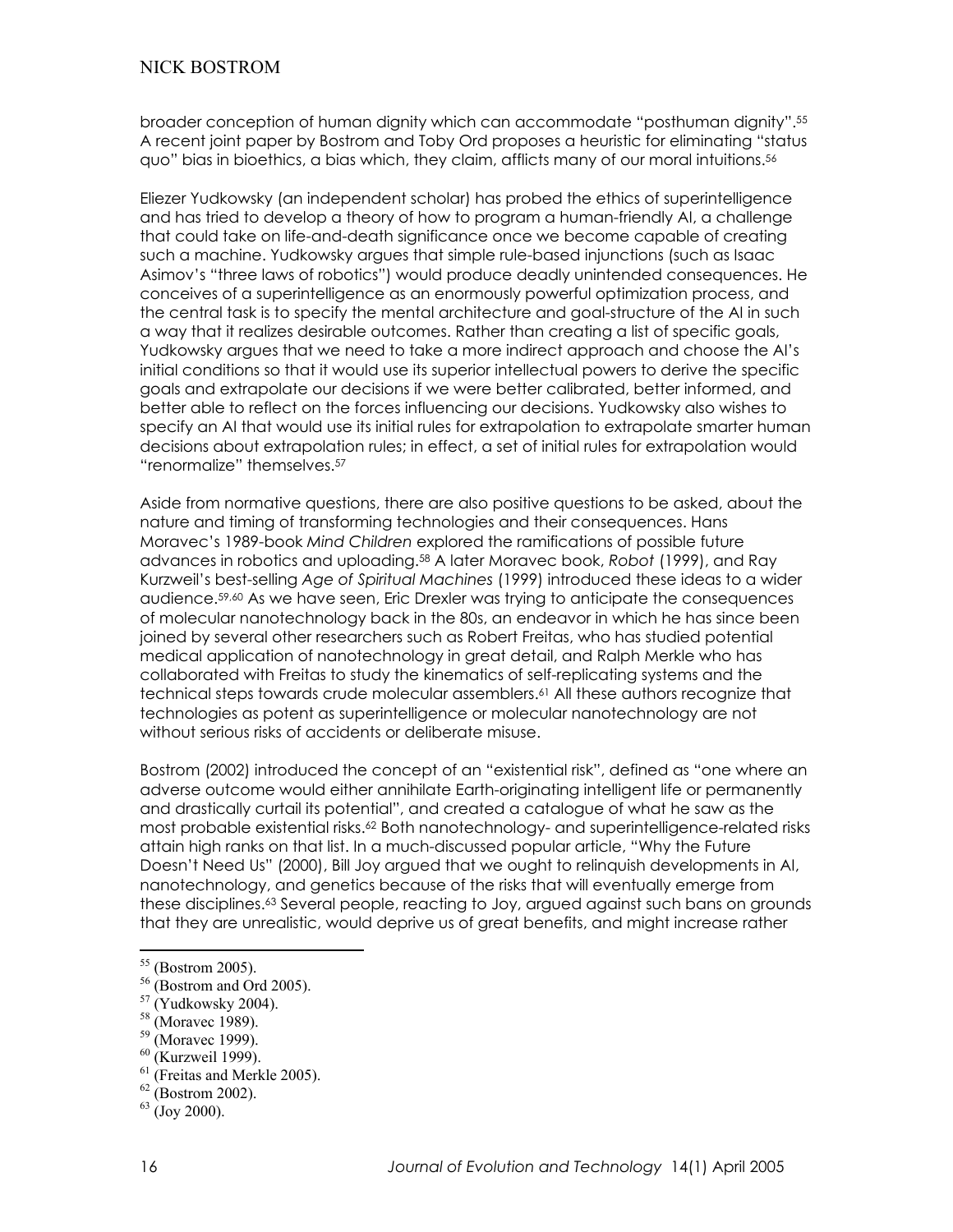than decrease risk if development were driven underground or to less hesitant regions of the world. John Leslie, Martin Rees, and Richard Posner have also investigated threats to human survival in the 21st century – all of them have rated the risk as highly significant.<sup>64</sup>

Robin Hanson has analyzed several topics of relevance to human transformation, including the consequences of uploading in an unregulated economy, the socialsignaling function of beliefs, the sources and epistemological status of disagreements of opinion, the dynamics of a space colonization race, and information markets as a system for aggregating information and guiding policy.<sup>65</sup> Related to Hanson's work on upload competition and colonization races, Bostrom has explored how dystopian outcomes could result in some future evolutionary scenarios.<sup>66</sup> Drawing on his earlier work on observation selection effects, he also formulated the Simulation argument, which purports to show that it follows from some fairly weak assumptions that

at least one of the following propositions is true: (1) the human species is very likely to go extinct before reaching a "posthuman" stage; (2) any posthuman civilization is extremely unlikely to run a significant number of simulations of their evolutionary history (or variations thereof); (3) we are almost certainly living in a computer simulation. It follows that the belief that there is a significant chance that we will one day become posthumans who run ancestor-simulations is false, unless we are currently living in a simulation.<sup>[67](#page-16-3)</sup>

We do not know what will happen, but several subtle constraints enable us to narrow down the range of tenable views about humanity`s future and our place in the universe. These constraints derive from a variety of sources, including analysis of the capacities of possible technologies based on physical or chemical simulations; economic analysis; evolution theory; probability theory; game theory and strategic analysis; and cosmology. Partly because of the interdisciplinary and sometimes technical nature of these considerations, they are not widely understood. Yet any serious attempt to grapple with the long-term implications of technological development should take them into account.

#### **6. 21st century biopolitics: the transhumanist-bioconservative dimension**

James Hughes has argued that biopolitics is emerging as a fundamental new dimension of political opinion. In Hughes` model, biopolitics joins with the more familiar dimensions of cultural and economic politics, to form a three-dimensional opinion-space. We have already seen that in the early 90s, the extropians combined liberal cultural politics and laissez-fair economic politics with transhumanist biopolitics. In *Citizen Cyborg* (2004), Hughes sets forward what he terms "democratic transhumanism," which mates transhumanist biopolitics with social democratic economic politics and liberal cultural politics.[68](#page-16-4) He argues that we will achieve the best posthuman future when we ensure that technologies are safe, make them available to everyone, and respect the right of individuals to control their own bodies. The key difference between extropian transhumanism and democratic transhumanism is that the latter accords a much bigger

<span id="page-16-0"></span><sup>&</sup>lt;sup>64</sup> (Leslie 1996; Rees 2003; Posner 2004).<br><sup>65</sup> E.g. (Hanson 1994, 1995, 1998).<br><sup>66</sup> (Bostrom 2005).<br><sup>67</sup> (Bostrom 2003). <sup>68</sup> (Hughes 2004).

<span id="page-16-1"></span>

<span id="page-16-2"></span>

<span id="page-16-3"></span>

<span id="page-16-4"></span>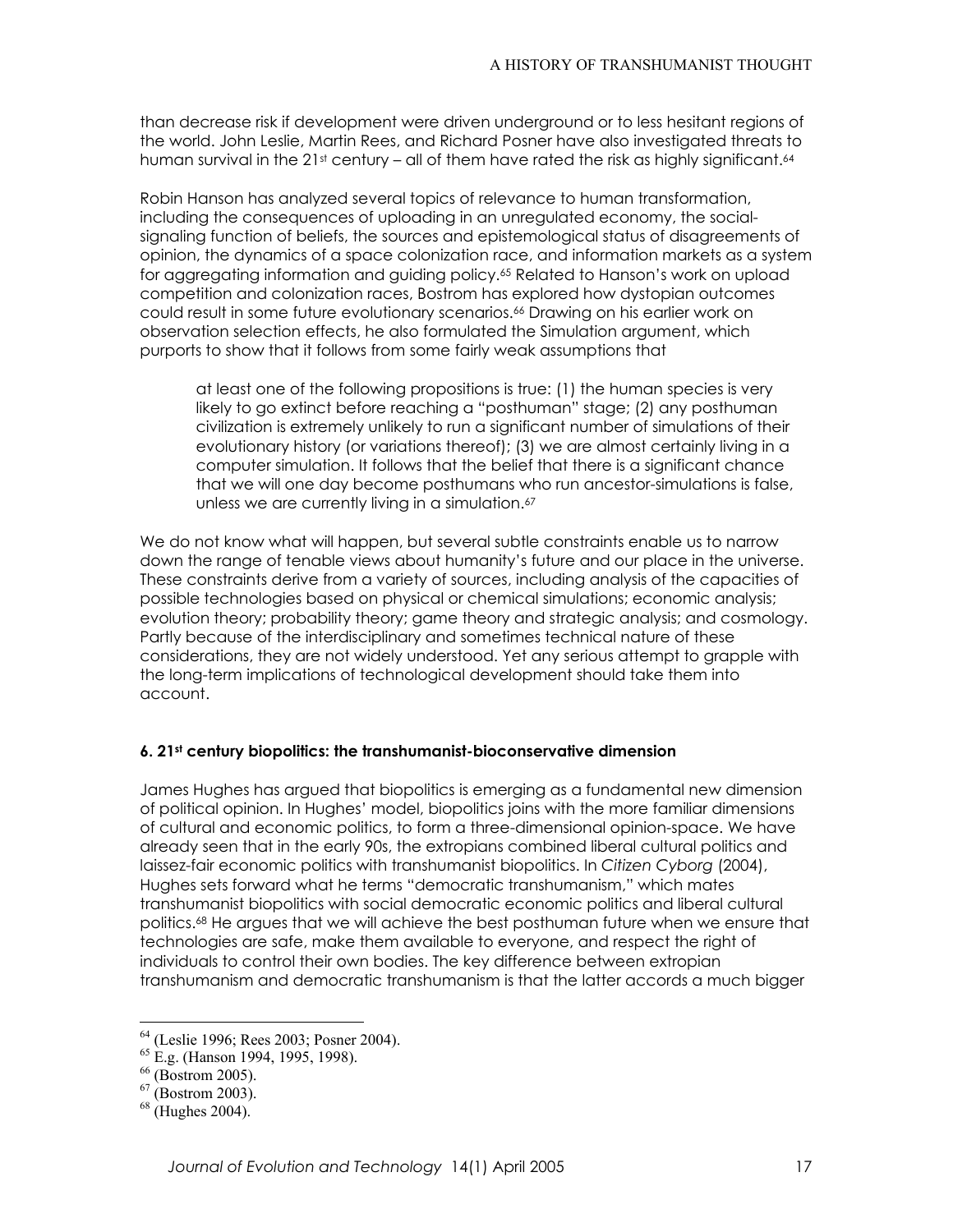role for government in regulating new technologies for safety and ensuring that the benefits will be available to all, not just a wealthy or tech-savvy elite.

In principle, transhumanism can be combined with a wide range of political and cultural views, and many such combinations are indeed represented, e.g. within the membership of the World Transhumanist Association. One combination that is not often found is the coupling of transhumanism to a culture-conservative outlook. Whether this is because of an irresolvable tension between the transformative agenda of transhumanism and the cultural conservative`s preference for traditional arrangements is not clear. It could instead be because nobody has yet seriously attempted to develop such a position. It is possible to imagine how new technologies could be used to reinforce some cultureconservative values. For instance, a pharmaceutical that facilitated long-term pair bonding could help protect the traditional family. Developing ways of using our growing technological powers to help people realize widely held cultural or spiritual values in their lives would seem a worthwhile undertaking.

This is not, however, the route for which cultural conservatives have so far opted. Instead, they have gravitated towards transhumanism`s opposite, bioconservatism, which opposes the use of technology to expand human capacities or to modify aspects of our biological nature. People drawn to bioconservatism come from groups that traditionally have had little in common. Right-wing religious conservatives and left-wing environmentalists and anti-globalists have found common causes, for example in their opposition to the genetic modification of humans.

The different strands of contemporary bioconservatism can be traced to a multifarious set of origins: ancient notions of taboo; the Greek concept of hubris; the Romanticist view of nature; certain religious (anti-humanistic) interpretations of the concept of human dignity and of a God-given natural order; the Luddite workers` revolt against industrialization; Karl Marx`s analysis of technology under capitalism; various Continental philosopher`s critiques of technology, technocracy, and the rationalistic mindset that accompanies modern technoscience; foes of the military-industrial complex and multinational corporations; and objectors to the consumerist rat-race. The proposed remedies have ranged from machine-smashing (the original Luddites), to communist revolution (Marx), to buying "organic", to yoga (José Ortega y Gasset), - but nowadays it commonly emanates in calls for national or international bans on various human enhancement technologies (Fukuyama, Annas, etc.).

Feminist writers have come down on both sides of the debate. Ecofeminists have suspected biotechnology, especially its use to reshape bodies or control reproduction, of being an extension of traditional patriarchal exploitation of women, or, alternatively, have seen it as a symptom of a control-obsessed, unemphatic, gadget-fixated, bodyloathing mindset. Some have offered a kind of psychoanalysis of transhumanism, concluding that it represents an embarrassing rationalization of self-centered immaturity and social failure. But others have welcomed the libratory potential of biotechnology. Shulamith Firestone argued in the feminist classic *The Dialectic of Sex* (1971) that women will be fully liberated only when technology has freed them from having to incubate children.<sup>69</sup> Cyberfeminist Donna Haraway says that she would "rather be a cyborg than a goddess" and argues against the dualistic view that associates men with culture and technology and women with nature.[70](#page-17-1)

<span id="page-17-1"></span><span id="page-17-0"></span>

 $^{69}$  (Firestone 1970).<br> $^{70}$  (Haraway 1991).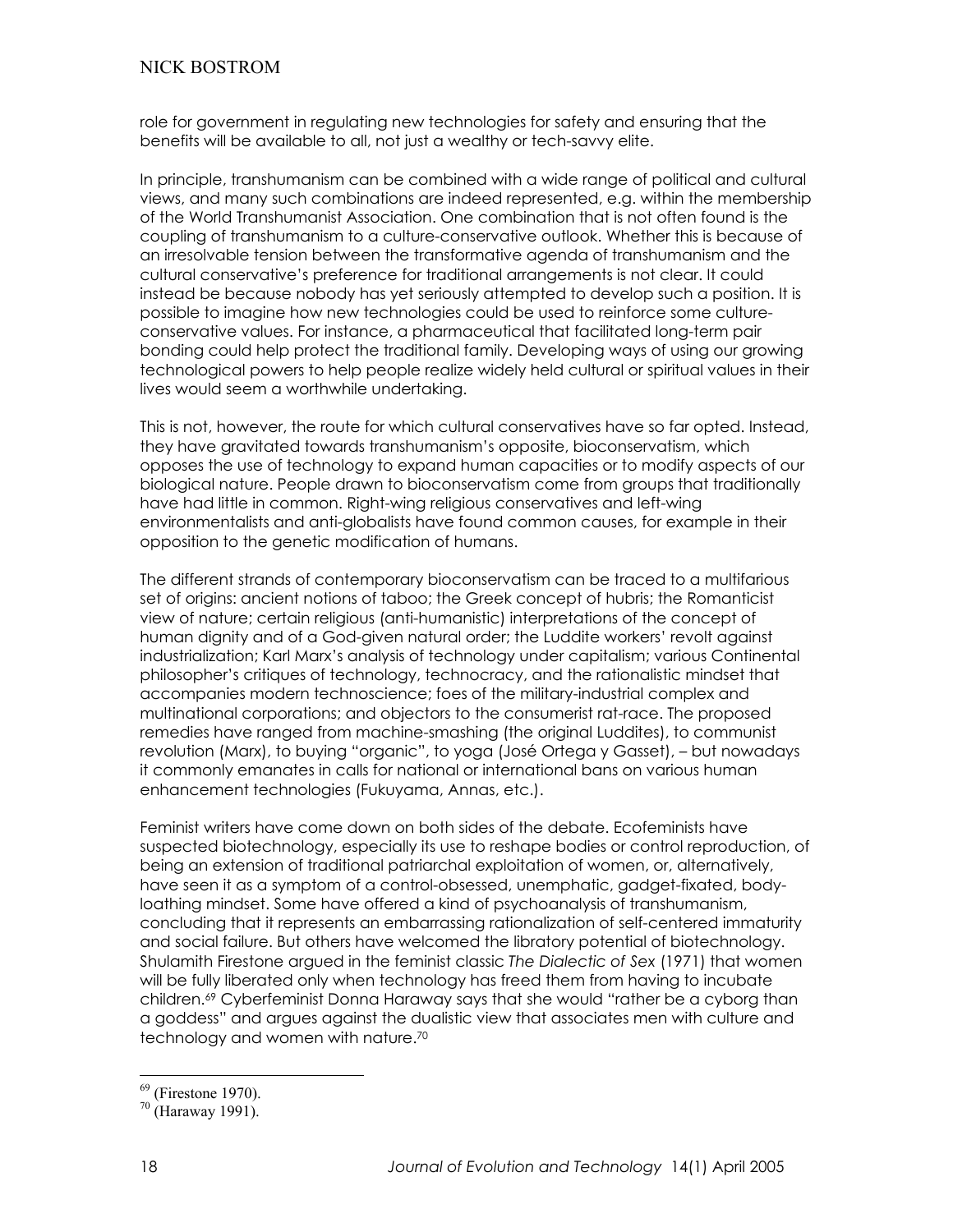Perhaps the most prominent bioconservative voice today is that of Leon Kass, chairman of President Bush`s Council on Bioethics. Kass acknowledges an intellectual debt to three other distinguished bioconservatives: Protestant theologian Paul Ramsey, Christian apologist C. S. Lewis, and German-born philosopher-theologian Hans Jonas (who studied under Martin Heidegger).[71 K](#page-18-0)ass`s concerns center on human dignity and the subtle ways in which our attempts to assert technological mastery over human nature could end up dehumanizing us by undermining various traditional "meanings" such as the meaning of the life cycle, the meaning of sex, the meaning of eating, and the meaning of work. Kass is well-known for his advocacy of "the wisdom of repugnance" (which echoes Hans Jonas's "heuristics of fear"). While Kass stresses that a gut feeling of revulsion is not a moral argument, he nevertheless insists that the yuck factor merits our respectful attention:

In crucial cases ... repugnance is the emotional expression of deep wisdom, beyond reason's power to fully articulate ... we intuit and feel, immediately and without argument, the violation of things we rightfully hold dear ... To pollution and perversion, the fitting response can only be horror and revulsion; and conversely, generalized horror and revulsion are prima facie evidence of foulness and violation[.72](#page-18-1)

Francis Fukuyama, another prominent bioconservative and member of the President`s Council, has recently identified transhumanism as "the world's most dangerous idea".<sup>[73](#page-18-2)</sup> For Fukuyama, however, the chief concern is not about the subtle undermining of "meanings" but the prospect of violence and oppression. He argues that liberal democracy depends on the fact that all humans share an undefined "Factor X", which grounds their equal dignity and rights. The use of enhancing technologies, he fears, could destroy Factor X.[74](#page-18-3)

Bioethicists George Annas, Lori Andrews, and Rosario Isasi have proposed legislation to make inheritable genetic modification in humans a "crime against humanity", like torture and genocide. Their rationale is similar to Fukuyama`s:

The new species, or "posthuman," will likely view the old "normal" humans as inferior, even savages, and fit for slavery or slaughter. The normals, on the other hand, may see the posthumans as a threat and if they can, may engage in a preemptive strike by killing the posthumans before they themselves are killed or enslaved by them. It is ultimately this predictable potential for genocide that makes species-altering experiments potential weapons of mass destruction, and makes the unaccountable genetic engineer a potential bioterrorist.[75](#page-18-4)

There is some common ground between Annas et al. and the transhumanists: they agree that murder and enslavement, whether of humans by posthumans or the other way around, would be a moral atrocity and a crime. Transhumanists deny, however, that this is a likely consequence of germ-line therapy to enhance health, memory, longevity, or other similar traits in humans. If and when we develop the capability to create some singular entity that could potentially destroy the human race, such as a superintelligent

<span id="page-18-0"></span> $71$  (Kass 2002).

<span id="page-18-2"></span><span id="page-18-1"></span>

<sup>&</sup>lt;sup>72</sup> (Kass 1997).<br><sup>73</sup> (Fukuyama 2004). For a response, see (Bostrom 2004).<br><sup>74</sup> (Fukuyama 2002).<br><sup>75</sup> (Annas, Andrews, and Isasi 2002).

<span id="page-18-3"></span>

<span id="page-18-4"></span>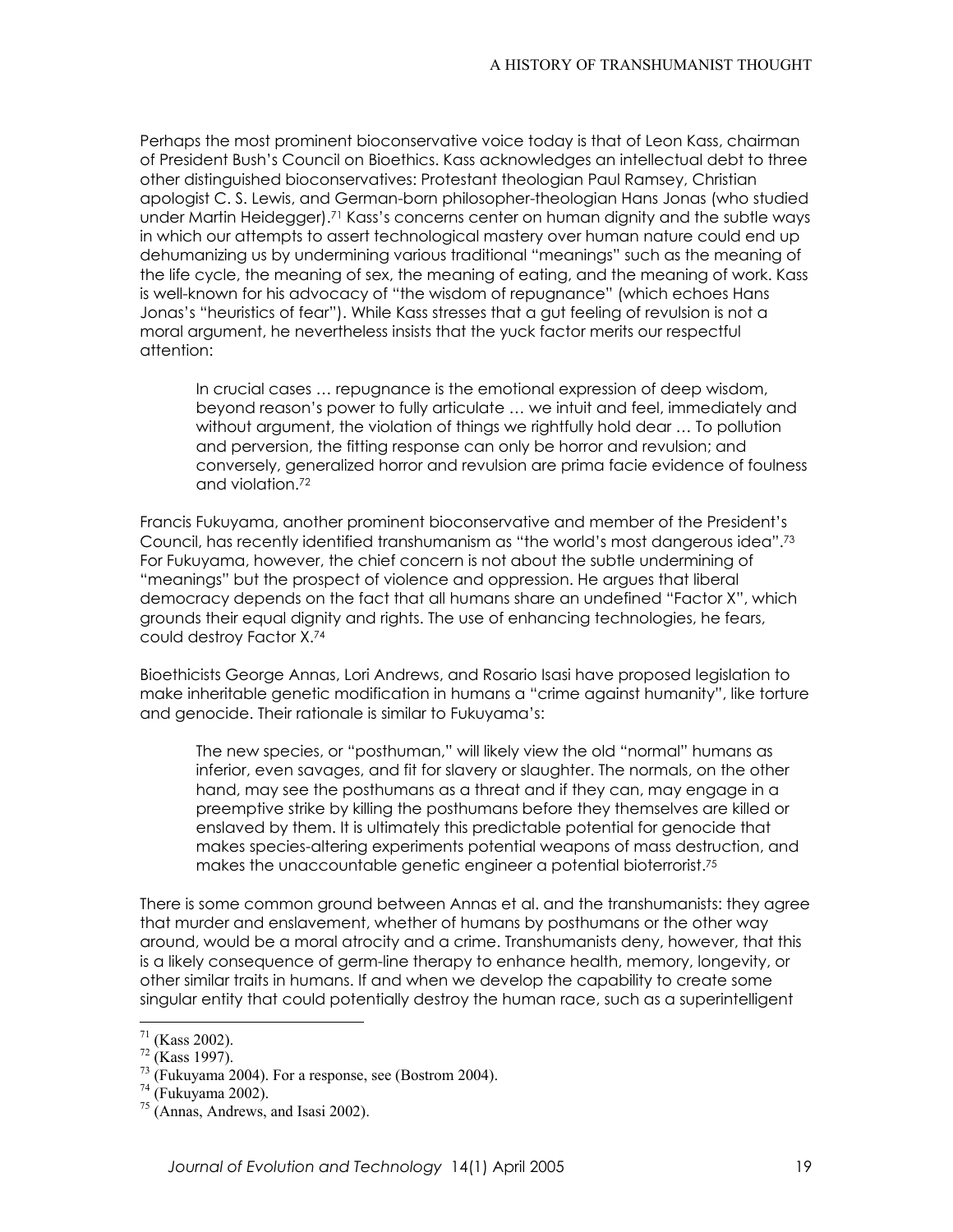machine, then we could indeed regard it as a crime against humanity to proceed without a thorough risk analysis and the installation of adequate safety features. As we saw in the previous section, the effort to understand and find ways to reduce existential risks has been a central preoccupation for some transhumanists, such as Eric Drexler, Nick Bostrom, and Eliezer Yudkowsky.

There are other commonalities between bioconservatives and transhumanists. Both agree that we face a realistic prospect that technology could be used to substantially transform the human condition in this century. Both agree that this imposes an obligation on the current generation to think hard about the practical and ethical implications. Both are concerned with medical risks of side-effects, of course, although bioconservatives are more worried that the technology might succeed than that it might fail. Both camps agree that technology in general and medicine in particular have a legitimate role to play, although bioconservatives tend to oppose many uses of medicine that go beyond therapy to enhancement. Both sides condemn the racist and coercive state-sponsored eugenics programs of the twentieth century. Bioconservatives draw attention to the possibility that subtle human values could get eroded by technological advances, and transhumanists should perhaps learn to be more sensitive to these concerns. On the other hand, transhumanists emphasize the enormous potential for genuine improvements in human well-being and human flourishing that are attainable only via technological transformation, and bioconservatives could try to be more appreciative of the possibility that we could realize great values by venturing beyond our current biological limitations.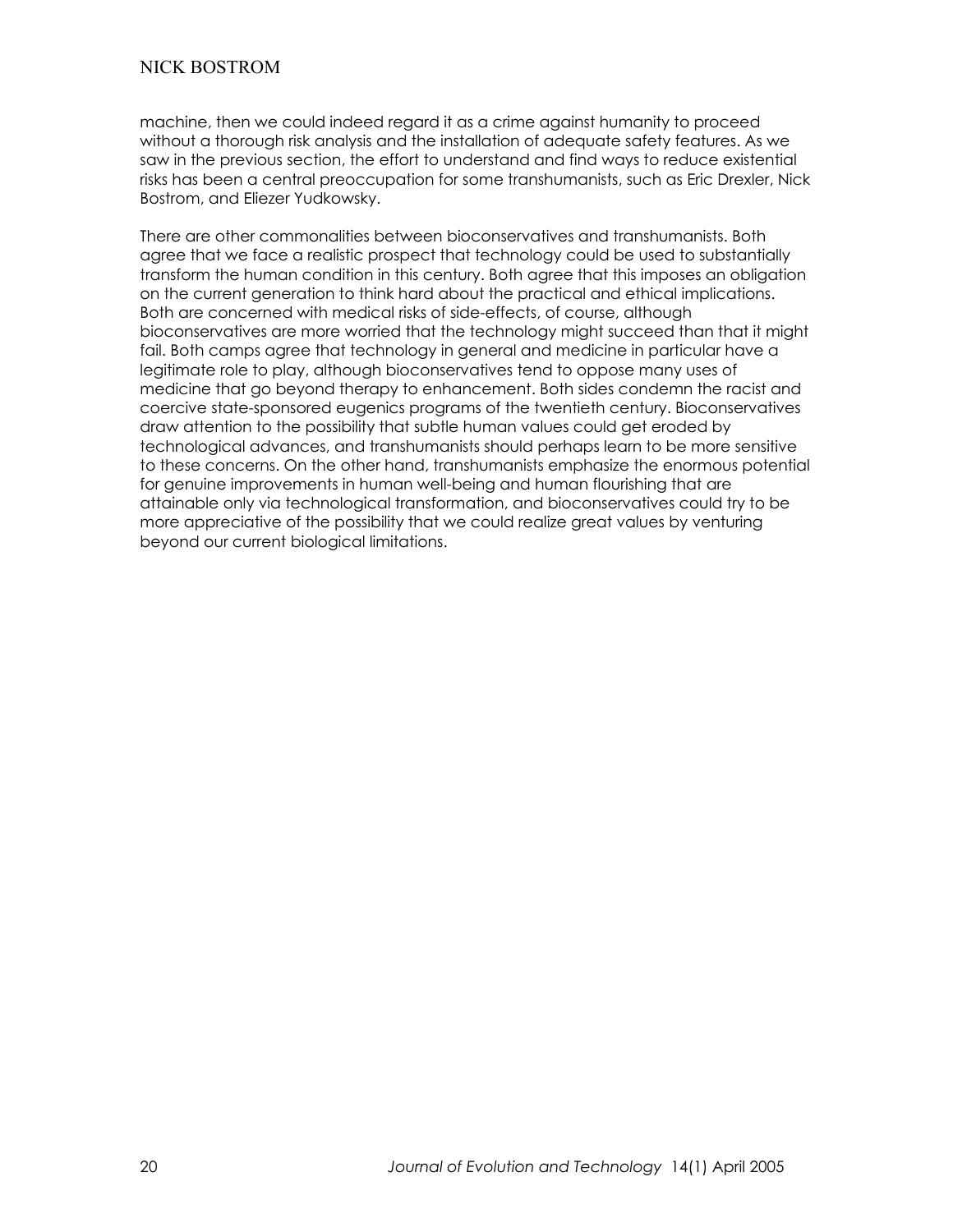### **Appendix**

#### **The Transhumanist Declaration**

(1) Humanity will be radically changed by technology in the future. We foresee the feasibility of redesigning the human condition, including such parameters as the inevitability of aging, limitations on human and artificial intellects, unchosen psychology, suffering, and our confinement to the planet earth.

(2) Systematic research should be put into understanding these coming developments and their long-term consequences.

(3) Transhumanists think that by being generally open and embracing of new technology we have a better chance of turning it to our advantage than if we try to ban or prohibit it.

(4) Transhumanists advocate the moral right for those who so wish to use technology to extend their mental and physical (including reproductive) capacities and to improve their control over their own lives. We seek personal growth beyond our current biological limitations.

(5) In planning for the future, it is mandatory to take into account the prospect of dramatic progress in technological capabilities. It would be tragic if the potential benefits failed to materialize because of technophobia and unnecessary prohibitions. On the other hand, it would also be tragic if intelligent life went extinct because of some disaster or war involving advanced technologies.

(6) We need to create forums where people can rationally debate what needs to be done, and a social order where responsible decisions can be implemented.

(7) Transhumanism advocates the well- being of all sentience (whether in artificial intellects, humans, posthumans, or non- human animals) and encompasses many principles of modern humanism. Transhumanism does not support any particular party, politician or political platform.

#### **References:**

- Annas, G., L. Andrews, and R. Isasi (2002), "Protecting the Endangered Human: Toward an International Treaty Prohibiting Cloning and Inheritable Alterations", *American Journal of Law and Medicine* 28 (2&3):151-178.
- Bacon, F. (1620), *Novum Organum*. Translated by R. L. Ellis and J. Spedding. Robertson, J. ed, *The Philosophical Woeks of Francis Bacon, 1905*. London: Routledge.
- Bernal, J. D. (1969), *The world, the flesh & the devil; an enquiry into the future of the three enemies of the rational soul*. Bloomington: Indiana University Press.
- Bostrom, N. (1998), "How Long Before Superintelligence?" *International Journal of Futures Studies* 2.
- sss (2002), "Existential Risks: Analyzing Human Extinction Scenarios and Related Hazards", *Journal of Evolution and Technology* 9.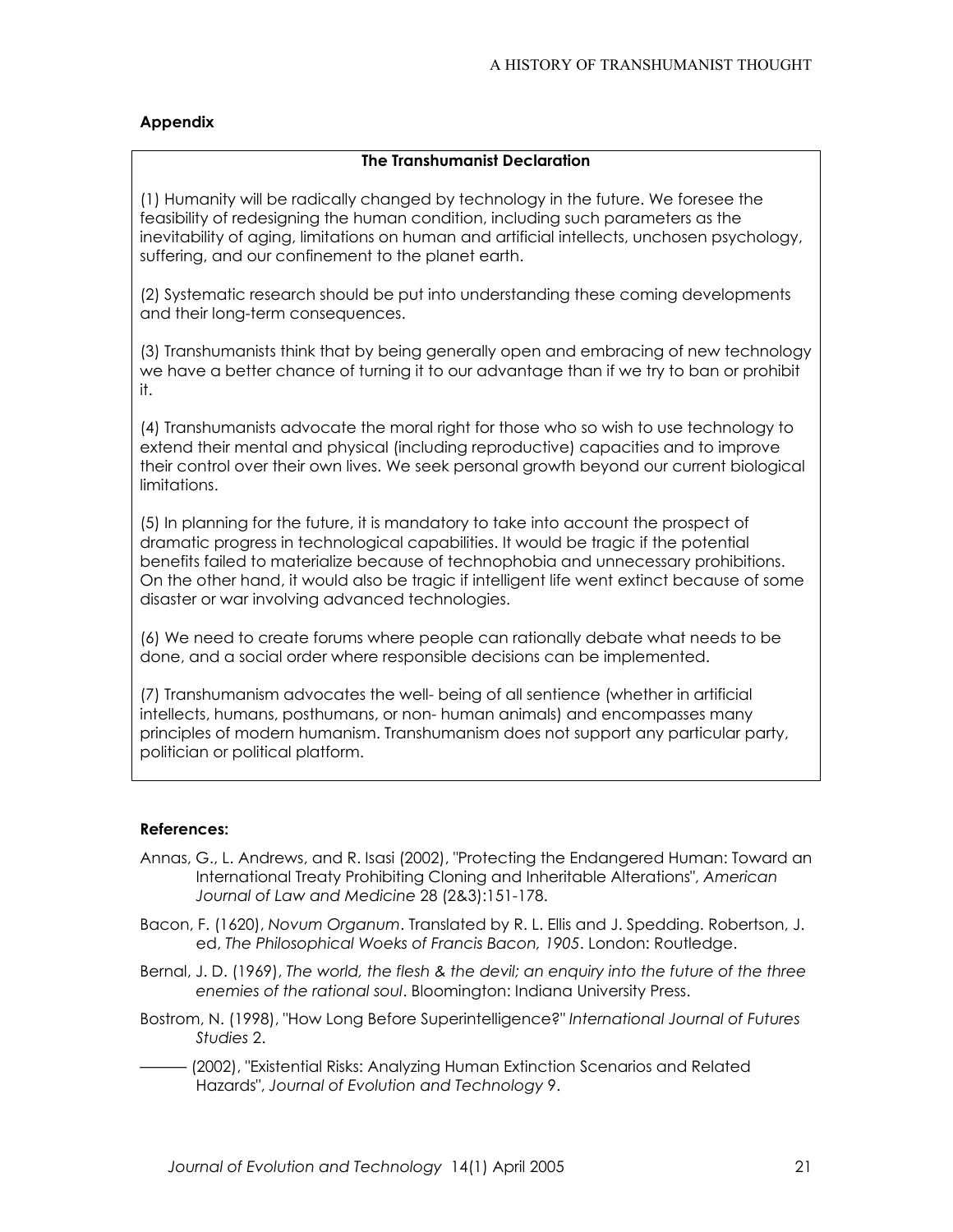- sss (2002), "When Machines Outsmart Humans", *Futures* 35 (7):759-764.
- sss (2003), "Are You Living in a Computer Simulation?" *Philosophical Quarterly* 53 (211):243-255.
- sss (2003), "Human Genetic Enhancements: A Transhumanist Perspective", *Journal of Value Inquiry* 37 (4):493-506.
- sss *The Transhumanist FAQ: v 2.1*. World Transhumanist Association 2003. [http://transhumanism.org/index.php/WTA/faq/.](http://transhumanism.org/index.php/WTA/faq/)
- sss (2004), "Transhumanism The World's Most Dangerous Idea?" *Betterhumans* 10/19/2004.
- sss (2004), "Transhumanist Values", in Fredrick Adams (ed.), *Ethical Issues for the 21st Century*: Philosophical Documentation Center Press.
- sss (2005), "The Fable of the Dragon-Tyrant", *Journal of Medical Ethics* forthcoming.
- sss (2005), "The Future of Human Evolution", in Charles Tandy (ed.), *Death and Anti-Death*: Ria University Press.
- sss (2005), "In Defence of Posthuman Dignity", *Bioethics* forthcoming.
- Bostrom, N., and T. Ord (2005), "Status Quo Bias in Bioethics: The Case for Cognitive Enhancement", in Nick Bostrom and Julian Savulescu (eds.), *Improving Humans*, Oxford: Oxford University Press.
- Buchanan, A., D. W. Brock, N. Daniels, and D. Wikler (2002), *From Chance to Choice: Genetics and Justice*: Cambridge University Press.
- Capek, K. (2004), *R.U.R. (Rossum's universal robots)*, *Penguin classics*. London: Penguin Books.
- Condorcet, J.-A.-N. d. C. (1979), *Sketch for a historical picture of the progress of the human mind*. Westport, Conn.: Greenwood Press.
- Darwin, C. (2003), *The origin of the species*, *Barnes & noble classics*. New York, NY: Fine Creative Media.
- Drexler, E., and R. Smalley (1993), "Nanotechnology: Drexler and Smalley make the case for and against 'molecular assemblers'", *Chemical & Engineering News* 81 (48):37- 42.
- Drexler, K. E. (1985), *Engines of Creation: The Coming Era of Nanotechnology*. London: Forth Estate.
- sss (1992), *Nanosystems: Molecular Machinery, Manufacturing, and Computation*. New York: John Wiley & Sons, Inc.
- Esfandiary, F. M. (1970), *Optimism one; the emerging radicalism*. New York: Norton.
- Ettinger, R. (1964), *The prospect of immortality*. New York: Doubleday.
- Ettinger, R. C. W. (1972), *Man into superman; the startling potential of human evolution- and how to be part of it*. New York: St. Martin's Press.
- Feynman, R. (1960), "There is Plenty of Room at the Bottom", *Engineering and Science* Feb.
- Firestone, S. (1970), *The dialectic of sex; the case for feminist revolution*. New York,: Morrow.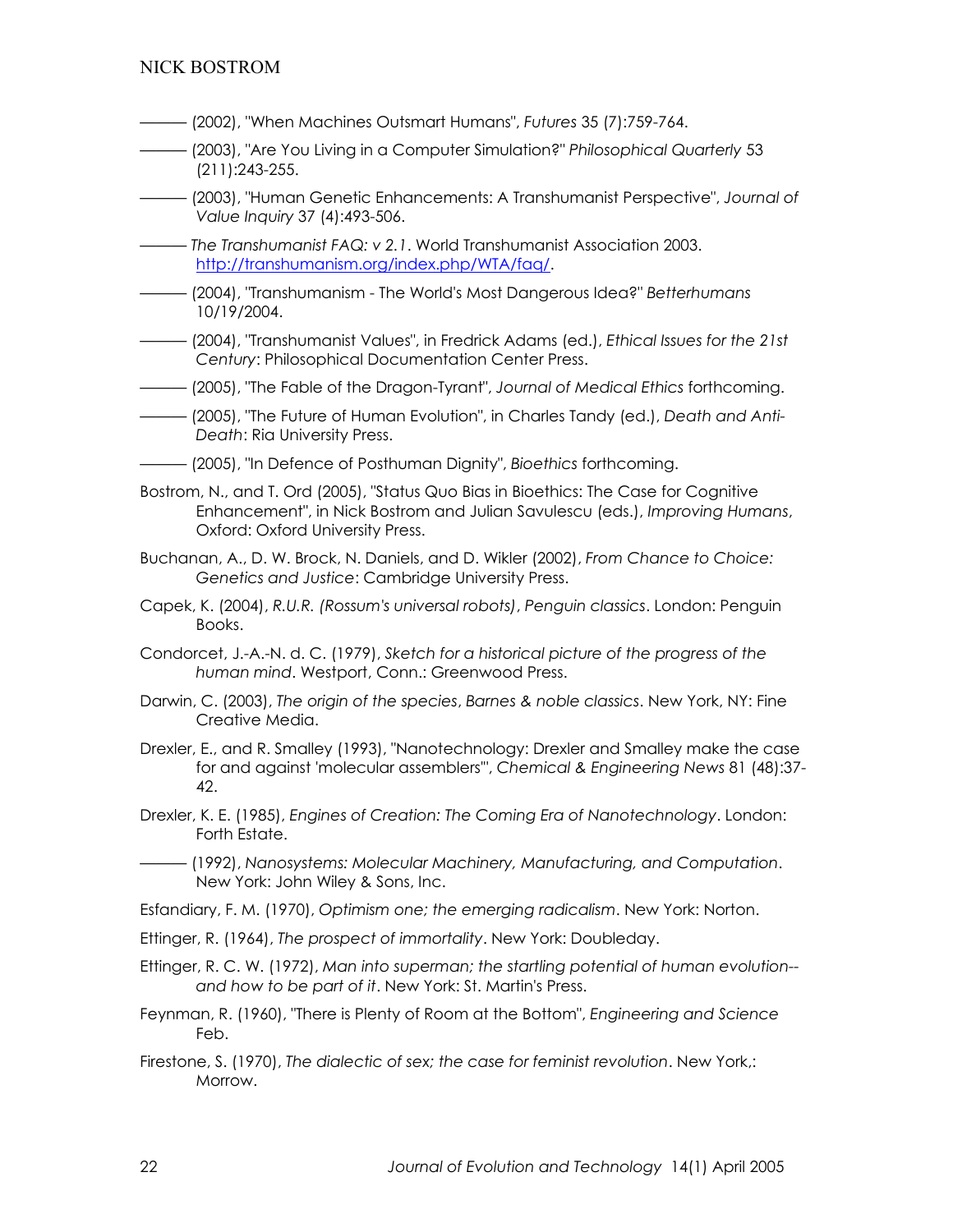- FM-2030 (1989), *Are you a transhuman?: monitoring and stimulating your personal rate of growth in a rapidly changing world*. New York, NY: Warner Books.
- Franklin, B., et al. (1956), *Mr. Franklin: a selection from his personal letters*. New Haven: Yale University Press.
- Freitas, R., and R. Merkle (2005), *Diamond Surfaces and Diamond Mechanosynthesis*. Georgetown, TX: Landes Bioscience.
- Fukuyama, F. (2002), *Our Posthuman Future: Consequences of the Biotechnology Revolution*: Farrar, Straus and Giroux.
- sss (2004), "Transhumanism", *Foreign Affairs* September/October.
- Glover, J. (1984), *What Sort of People Should There Be?*: Pelican.
- Good, I. J. (1965), "Speculations Concerning the First Ultraintelligent Machine", *Advances in Computers* 6:31-88.
- Haldane, J. B. S. (1924), *Daedalus; or, Science and the future*. London,: K. Paul, Trench, Trubner & co., ltd.
- Hanson, R. (1994), "What If Uploads Come First: The Crack of a Future Dawn", *Extropy* 6 (2).
- sss (1995), "Could Gambling Save Science? Encouraging an Honest Consensus", *Social Epistemology* 9:1:3-33.
- sss *Burning the Cosmic Commons: Evolutionary Strategies for Interstellar Colonization* 1998. <http://hanson.gmu.edu/filluniv.pdf>.
- Haraway, D. (1991), "A Cyborg Manifesto: Science, Technology, and Socialist-Feminism in the Late Twentieth Century", in, *Simians, Cyborgs and Women: The Reinvention of Nature*, New York: Routledge, 149-181.
- Harris, J. (1992), *Wonderwoman and Superman: the ethics of human biotechnology*, *Studies in bioethics*. Oxford: Oxford University Press.
- Hughes, J. (2004), *Citizen Cyborg: why democratic societies must respond to the redesigned human of the future*. Cambridge, MA: Westview Press.
- Huxley, A. (1932), *Brave New World*. London: Chatto & Windus.
- Huxley, J. (1927), *Religion without revelation*. London: E. Benn.
- Jonsen, A. R. (1998), *The birth of bioethics*. New York: Oxford University Press.
- Joy, B. (2000), "Why the future doesn't need us", *Wired* 8.04.
- Kant, I. (1986), *Philosophical writings*, *The German library; v. 13*. New York: Continuum.
- Kass, L. (1997), "The Wisdom of Repugnance", *The New Republic* 2 June 1997:22.
- sss (2002), *Life, liberty, and the defense of dignity: the challenge for bioethics*. 1st ed. San Francisco: Encounter Books.
- Kurzweil, R. (1999), *The Age of Spiritual Machines: When computers exceed human intelligence*. New York: Viking.
- La Mettrie, J. O. d. (1996), *Machine man and other writings*, *Cambridge texts in the history of philosophy*. Cambridge: Cambridge University Press.
- Leslie, J. (1996), *The End of the World: The Science and Ethics of Human Extinction*. London: Routledge.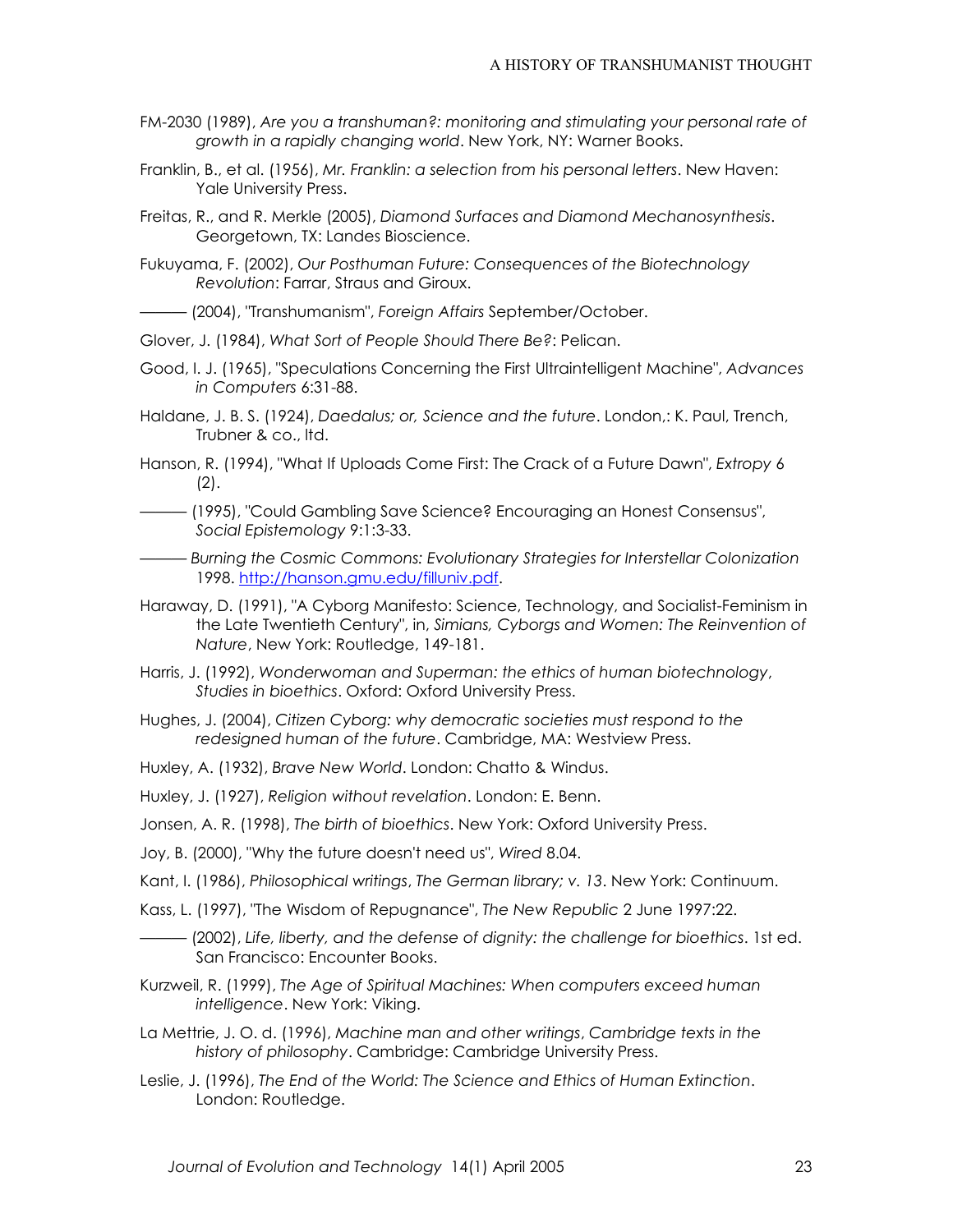- Minsky, M. (1994), "Will Robots Inherit the Earth?" *Scientific American*.
- Mitchell, S. (2004), *Gilgamesh: a new English version*. New York: Free Press.
- Moore, G. E. (1965), "Cramming more components onto integrated circuits", *Electronics* 38 (8).
- Moravec, H. (1989), *Mind Children*. Harvard: Harvard University Press.
	- sss (1999), *Robot: Mere Machine to Transcendent Mind*. New York: Oxford University Press.
- More, M. *Principles of Extropy, Version 3.11* 2003. [http://www.extropy.org/principles.htm.](http://www.extropy.org/principles.htm)
- Newman, W. R. (2004), *Promethean ambitions: alchemy and the quest to perfect nature*. Chicago: University of Chicago Press.
- Nietzsche, F. W. (1908), *Also sprach Zarathustra: ein Buch fèur alle und keinen*. Leipzig: Insel-Verlag.
- Office, U. S. G. P. (1949), "Trials of War Criminals before the Nuremberg Military Tribunals under Control Council Law No. 10", 2:181-182.
- Orwell, G. (1949), *Nineteen eighty-four, a novel*. New York: Harcourt.
- Parens, E. (1998), *Enhancing human traits: ethical and social implications*, *Hastings Center studies in ethics*. Washington, D.C.: Georgetown University Press.
- Parfit, D. (1984), *Reasons and Persons*. Oxford: Clarendon Press.

Pence, G. E. (1998), *Who's afraid of human cloning?* Lanham: Rowman & Littlefield.

- Pico della Mirandola, G. (1956), *Oration on the dignity of man*. Chicago: Gateway Editions.
- Posner, R. (2004), *Catastrophe*. Oxford: Oxford University Press.
- Rees, M. (2003), *Our Final Hour: A Scientist's Warning: How Terror, Error, and Environmental Disaster Threaten Humankind's Future in This Century - On Earth and Beyond*: Basic Books.
- Regis, E. (1990), *Great mambo chicken and the transhuman condition: science slightly over the edge*. Reading, Mass.: Addison-Wesley.

sss (1994), "Meet the Extropians", *Wired* 2 (10).

- Russell, B. (1924), *Icarus; or The future of science*. London: K. Paul, Trench, Trubner & Co., ltd.
- Savulescu, J. (2001), "Procreative Beneficence: Why We Should Select the Best Children", *Bioethics* 15 (5-6):413-426.
- Shelley, M. W. (1818), *Frankenstein; or, The modern Prometheus*. London,: Printed for Lackington, Hughes, Harding, Mavor, & Jones.
- Singer, P. (2003), "Shopping at the Genetic Supermarket", in SY Song, YM Koo and DRJ. Macer (eds.), *Bioethics in Asia in the 21st Century*: Eubios Ethics Institute, 143-156.
- Stock, G. (2002), *Redesigning Humans: Our Inevitable Genetic Future*: Houghton Mifflin Company.
- Teilhard de Chardin, P. (1964), *The future of man*. New York: Harper & Row.
- Tipler, F. (1994), *The Physics of Immortality*. New York: Doubleday.